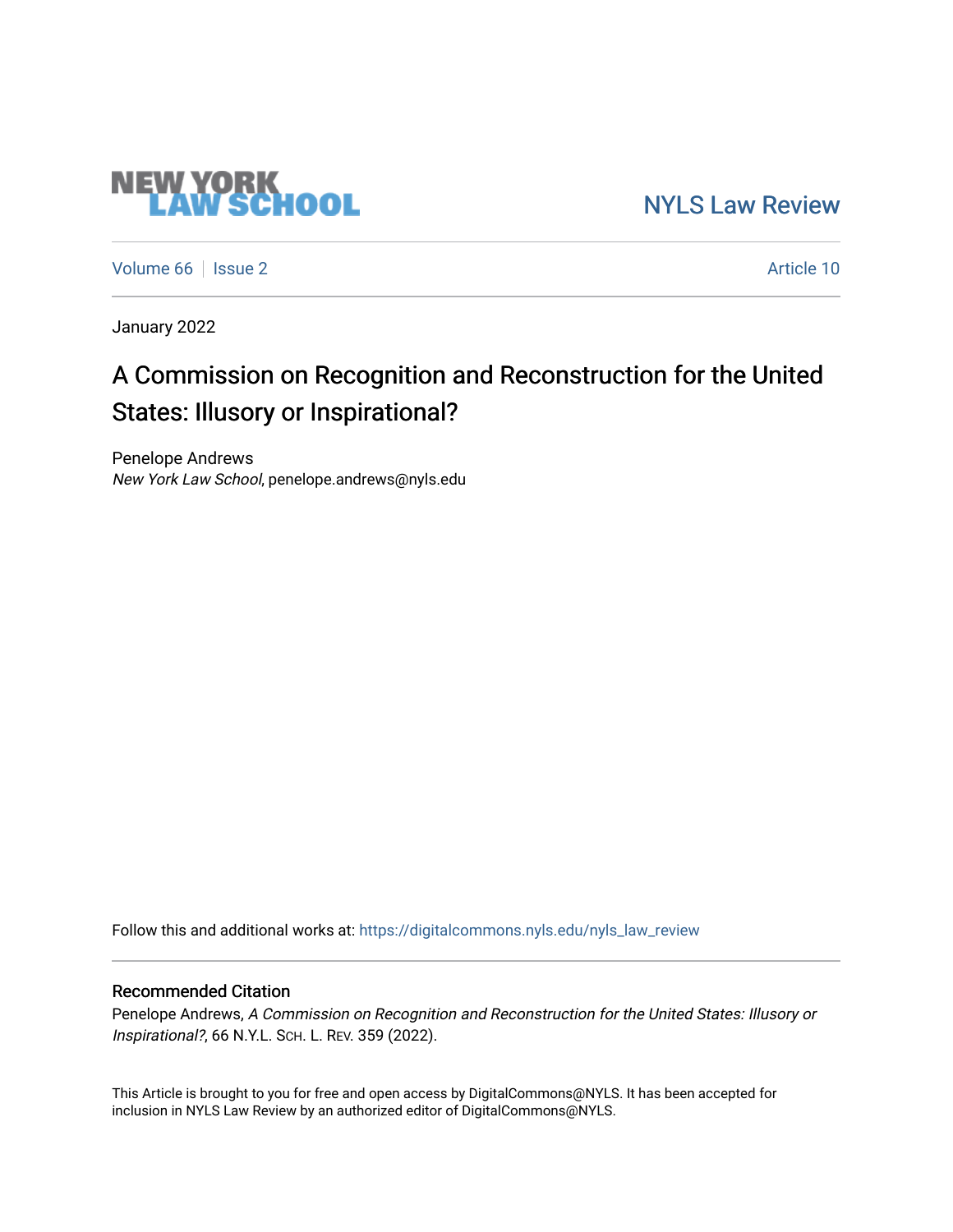VOLUME 66 | 2021/22

PENELOPE ANDREWS

# A Commission on Recognition and Reconstruction for the United States: Illusory or Inspirational?

66 N.Y.L. Sch. L. Rev. 359 (2021–2022)

ABOUT THE AUTHOR: Professor of Law, New York Law School. LL.M. Columbia Law School; LL.B., B.A. University of KwaZulu-Natal. The author thanks Carly Gartenberg for her research assistance and the New York Law School faculty members teaching the Race, Bias, and Advocacy course, and in particular, Professor Edward A. Purcell, Jr., for his leadership. The author also thanks the *New York Law School Law Review* for helpful editorial comments.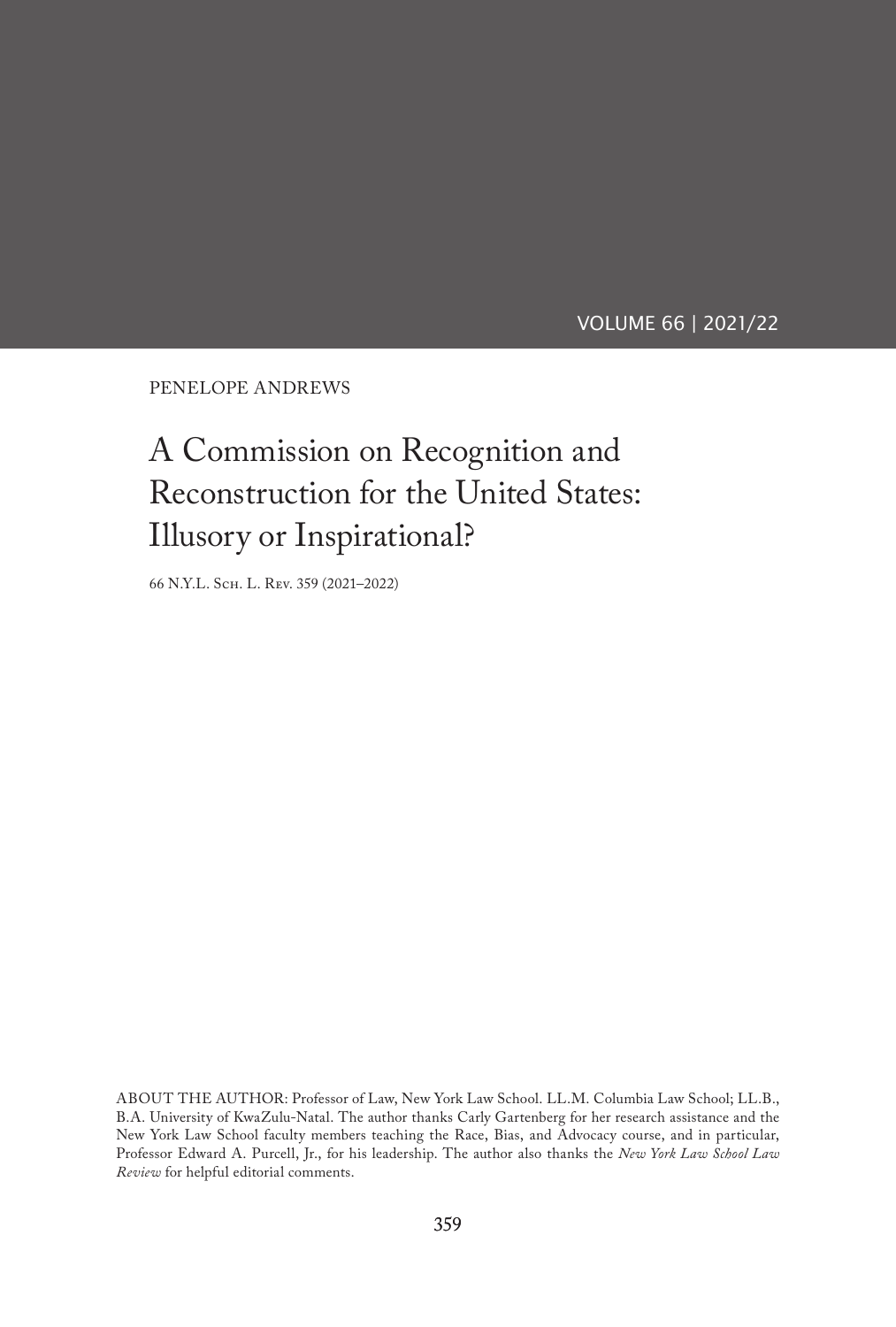#### I. INTRODUCTION

The United States remains a deeply divided society, with the fault line continuing to be that of race and racism. Of course, this is not new, as W. E. B. Du Bois famously noted more than a century ago that the problem of the color line would be the central issue of the United States in the twentieth century. $^1$  And so it remains today.

The statistics reflect this reality. For example, in 2020, *The New York Times* ran a story that illustrated the lack of racial diversity and inclusivity in the most influential of the nation's institutions, including the media, business, the U.S. Supreme Court, Congress, and higher education.2 On the Court, three justices out of nine are persons of color.<sup>3</sup> Of the ten most-read magazines in the United States, all editors are white.<sup>4</sup> Of the leaders of the twenty-five most valuable companies in the United States, six are of color.<sup>5</sup> These statistics exist despite the reality that those who identify as African American, Hispanic, Native American, and Asian comprise around 40 percent of the population.<sup>6</sup>

This story in *The New York Times* was another in a string of disclosures that highlighted just how disproportionately resources and influence are spread within and between Americans, with race and ethnicity being the fault line. More than sixty years after the landmark decision of *Brown v. Board of Education*, meaningful desegregation in the United States has yet to occur.<sup>7</sup>

- 4. Lu et al., *supra* note 2.
- 5. *Id.*

<sup>1.</sup> W. E. Burghardt Du Bois, The Souls of Black Folk, at vii (8th ed. 1909).

<sup>2.</sup> Denise Lu et al., *Faces of Power: 80% Are White, Even as U.S. Becomes More Diverse*, N.Y. Times (Sept. 9, 2020), https://www.nytimes.com/interactive/2020/09/09/us/powerful-people-race-us.html.

<sup>3.</sup> When the author began writing this article, Associate Justices Clarence Thomas and Sonia Sotomayor were the only persons of color—Black and Latina, respectively—serving on the Court. Carrie Blazina & John Gramlich, *5 Facts About the Supreme Court*, Pew Rsch. Ctr., https://pewrsr.ch/3IlQAcb (Feb. 25, 2022). Since then, Kentanji Brown Jackson was confirmed as Associate Justice, making her the third Black jurist ever to serve on the High Bench and the first Black woman to do so. *Id.*; *The Senate Confirms*  Ketanji Brown Jackson to Serve on the U.S. Supreme Court, WHITE HOUSE, whitehouse.gov/KBJ (last visited Apr. 27, 2022).

<sup>6.</sup> *Id.*; *see also* Mehrsa Baradaran, The Color of Money 201 (2017) (noting that Black people made up 11 percent of the American population in 1970 yet held under 2 percent of the nation's assets).

<sup>7.</sup> 347 U.S. 483 (1954). "White students make up 48[ percent] of the students enrolled in public schools." Erika K. Wilson, *Monopolizing Whiteness*, 134 Harv. L. Rev. 2382, 2389 (2021). "Yet, in 2016, the average white student attended a school in which 69[ percent] of their peers were also white, 8[ percent] of their peers were Black, nearly 14[ percent] were Latino, and 4[ percent] were Asian." *Id.* Social science research shows that white student segregation and isolation is intentional rather than inadvertent*. Id.* at 2386–87. In addition, the polarization of Americans, mostly along ideological or philosophical lines, appears to be at the highest it has been for generations. *See* Samara Klar et al., *Is America Hopelessly Polarized, or Just Allergic to Politics?*, N.Y. Times (Apr. 12, 2019), https://www.nytimes.com/2019/04/12/ opinion/polarization-politics-democrats-republicans.html; *see also* Robert D. Putnam with Shaylyn ROMNEY GARRETT, THE UPSWING 6 (2020) [hereinafter PUTNAM WITH GARRETT] ("The result is a nation more and more fragmented along economic, ideological, racial, and ethnic lines, and more and more dominated by leaders who prove shrewdest at the game of divide and conquer. . . . America's democratic institutions strain under the burden of polarization.").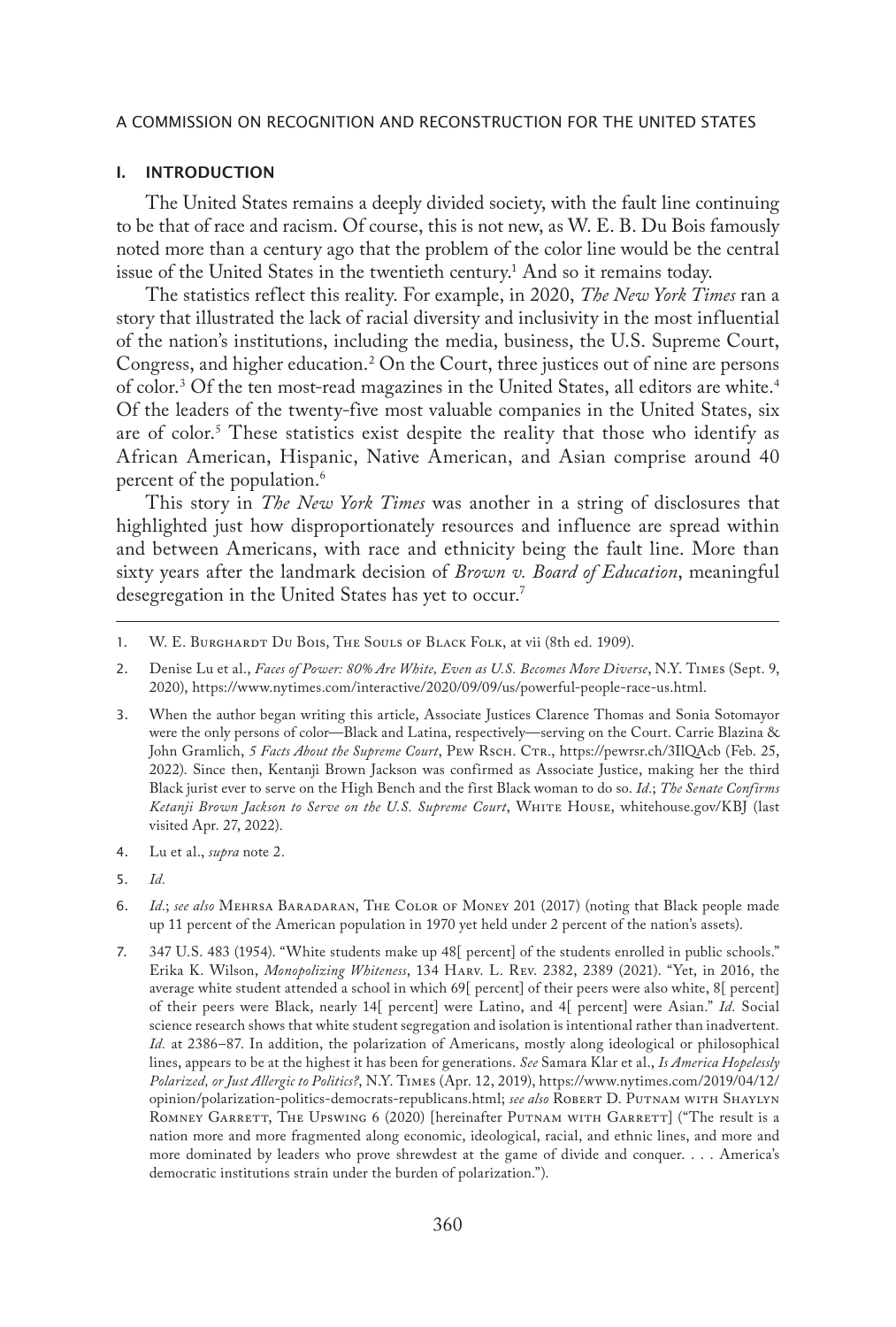So here we find ourselves at another moment of racial reckoning in the United States, and collectively and individually we have become preoccupied with the perennial and now resurfacing question of "what to do?" Because this issue is not a novel one—indeed, it has been the American question since the end of slavery and through the many iterations of civil rights struggles and progress, starting with Reconstruction and now at the moment of Black Lives Matter (BLM)—a comparative perspective may be instructive*.*

In this article I suggest that President Joe Biden issue an executive order to establish a Commission on Recognition and Reconstruction (CRR) to comprehensively confront the ongoing challenges to racial justice. I envisage the CRR as an adjunct to, and not a replacement for, the several measures currently being undertaken in law and policy to address these challenges. I imagine the CRR providing a national focus on the many ways that public and private institutions have responded to this current moment of racial distress, while also highlighting the obstacles and omissions toward the attainment of racial justice. The proposed CRR would then establish goals to be measurable in the short-, medium-, and long-term.

This call for a CRR raises a range of questions: Why is there a need for such an institution in the United States at this historical juncture and what are the inflection points? What would be the purposes and goals of such a mechanism? Would those goals be measurable and, if so, how? How would the CRR define racial harms and how would such harms be examined? Would such harms be considered individual or collective, and how would such a determination be made? If a harm is recognized and acknowledged, should such recognition and acknowledgement include an apology? Should the idea of forgiveness feature during the process and, if so, how and when? Will a process of recognition and reconstruction lead to a reimagining of social and economic relations, including reparations and other forms of compensation and redress? Should it? In summary, how does the United States comprehensively confront the legacy of slavery, or the scourge of lynching, or the totality of subordination and subjugation by Jim Crow laws in its many guises, including its ongoing impact? How could the legacy of race-driven loyalties and solidarities by the majority be replaced by ones that reify an inclusivity based on justice, equity, and dignity? In other words, how do we as a society disrupt habitual racial allegiances or preferences that reproduce traditional racialized relationships as a default, despite America's formal commitments in law and policy to discard those allegiances or preferences?

Part II of this paper explores the need for a CRR at this historical juncture. I use the South African Truth and Reconciliation Commission (TRC) as the yardstick, highlighting significant convergences and divergences between it and the proposed CRR. Part III describes the TRC's structure and processes to identify what can be extrapolated from it and then applied to a similar project in the United States. I explore especially its engagement with the concepts of "victims," "truth," and "justice."<sup>8</sup> The limitations of the TRC are also particularly important as a cautionary tale for

<sup>8.</sup> I also highlight the many achievements of the TRC, including its institutional hearings and its limitations, especially the short shrift that it gave to questions of structural and institutional inequalities. *See infra* Part III.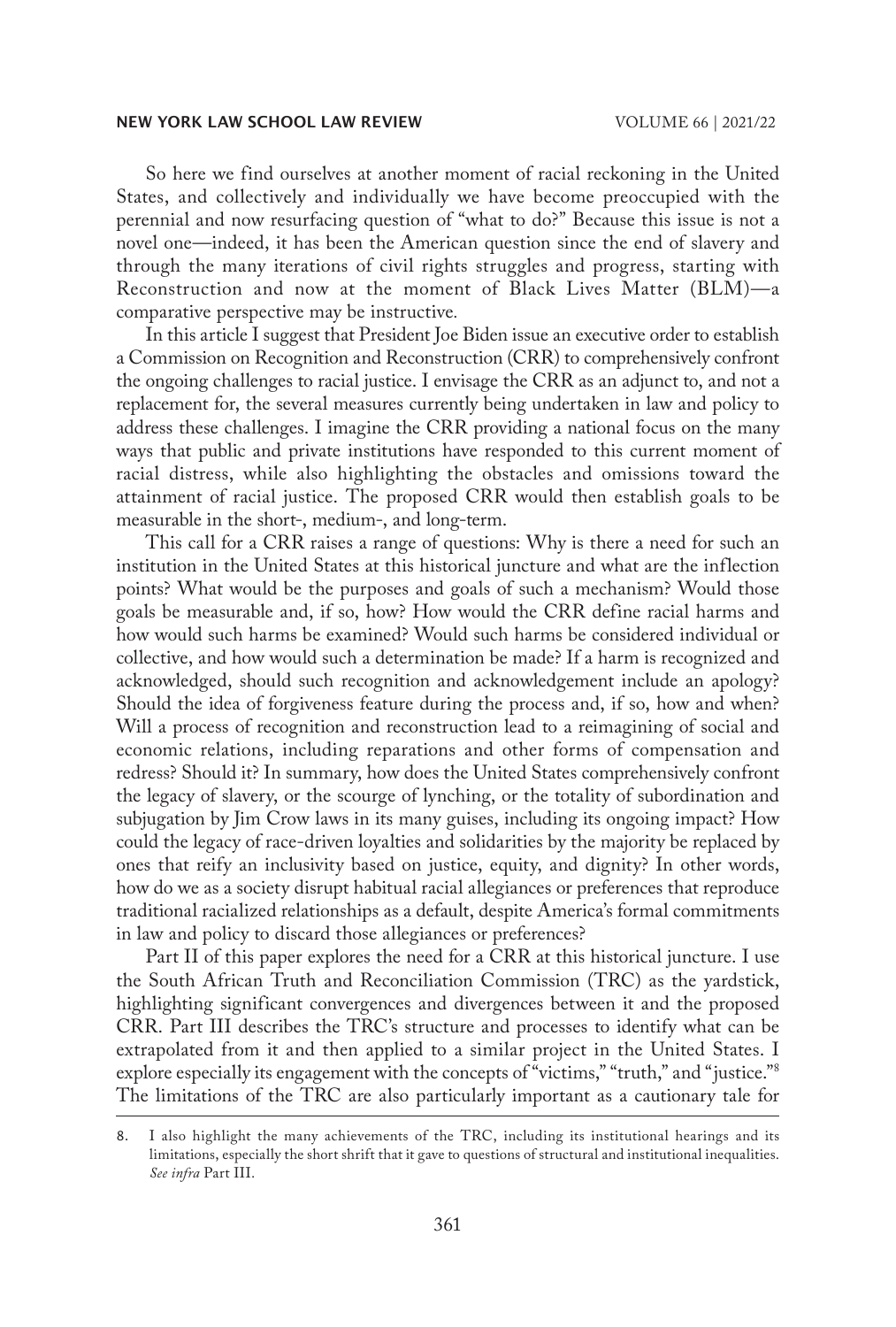those in the United States who view the TRC as something of a panacea for resolving racial conflict. Indeed, in the past two decades, the racial reconciliation that was to be ushered in by the TRC has not materialized. This is evidenced by alarming incidents of xenophobic violence, $^{\circ}$  as well as heightened racial tensions between South Africans. $^{10}$ In Part IV, I pursue the idea of a CRR for the United States and point to the atrocities in Greensboro and Wilmington, North Carolina, and in Tulsa, Oklahoma, as examples of commissions that have already been established in the United States. In Part V, I suggest ways that Americans may consider the approach of a CRR for this country. Part VI concludes with a reminder to Americans that such an institution is a bridge from the past to the future that must be crossed with purpose by a great many members of society one step at a time.<sup>11</sup>

# II. RATIONALE FOR A CRR AND POINTERS FROM SOUTH AFRICA

The broad purpose of this paper might seem utopian in the midst of this contemporary phase of great conflict, cynicism, strife, and widespread questioning of the role and status of traditional institutions, especially of government. Arguably many ideas at first mention seem utopian, but as Frederick Douglass observed a long time ago, all reforms begin with an idea, and for a time, they have to rely solely on the "pen and tongue" for progress.<sup>12</sup> So why should we now consider the possibilities

<sup>9.</sup> *"They Have Robbed Me of My Life*,*"* Hum. Rts. Watch (Sept. 17, 2020), https://www.hrw.org/ report/2020/09/17/they-have-robbed-me-my-life/xenophobic-violence-against-non-nationals-south#.

<sup>10.</sup> *See* Nqobile Dludla & Alexander Winning, *South Africa Violence, Looting Ebbs but Death Toll Up to 117*, Reuters, https://www.reuters.com/world/africa/safrica-looting-dies-down-places-more-troopsexpected-2021-07-15/ (July 15, 2021); John Eligon & Zanele Mji, *Indian vs. Black: Vigilante Killings Upend a South African Town*, N.Y. Times, https://www.nytimes.com/2021/09/04/world/africa/South-Africa-Phoenix-riots-deaths.html (Oct. 19, 2021); John Eligon, *South African Military is Called in to Quell Violence*, N.Y. Times (July 12, 2021), https://www.nytimes.com/2021/07/12/world/africa/zumaprotests-violence.html.

<sup>11.</sup> It is unclear whether the Biden administration is amenable to the idea of pursuing some formal process of reckoning, reconciliation, and reconstruction. *See* Kevin Freking, *Biden Backs Studying Reparations as Congress Considers Bill*, AP News (Feb. 17, 2021), https://apnews.com/article/biden-study-reparationscongress-e3c045ece4d0e0eae393a18a09a4a37e. *But see* Jack Brewster, *Biden Administration Wary of*  Backing Reparations Ahead of Tulsa Visit, FORBES, https://www.forbes.com/sites/jackbrewster/2021/06/01/ biden-administration-wary-of-backing-reparations-ahead-of-tulsa-visit/?sh=42b98ea1f159 (June 2, 2021). Even if it is, however, the administration may face resistance and attempts to undermine the structure and process of a CRR. *Cf.* Prosecutors v. Hirohito, Case No. PT-2000-1-T, Judgement on the Common Indictment and the Application for Restitution and Reparation, ¶¶ 973–89 (Women's Int'l War Crimes Tribunal Dec. 4, 2001). However it may unfold, it is imperative that the purported CRR be accompanied by some official imprimatur of the process; an informal process may prove to be cathartic, but it may also lack the resources and the capacity to engage in methods of redress and reparations. *E.g.*, *id.* (discussing the obstacles to reconciliation resulting from the Japanese government's refusal to fund organizations established to repair for human rights violations against women). This is a perennial problem with informal structures that purport to deal with past human rights atrocities. *See id.*

<sup>12.</sup> Frederick Douglass, Our Position in the Present Presidential Canvass, FREDERICK DOUGLASS' PAPER (Sept. 10, 1852), *reprinted in* 2 THE LIFE AND WRITINGS OF FREDERICK DOUGLASS 213 (Philip S. Foner ed., 1950); *see also* David W. Blight, *Our Debt to Frederick Douglass*, N.Y. Times, Nov. 6, 2018, at A27.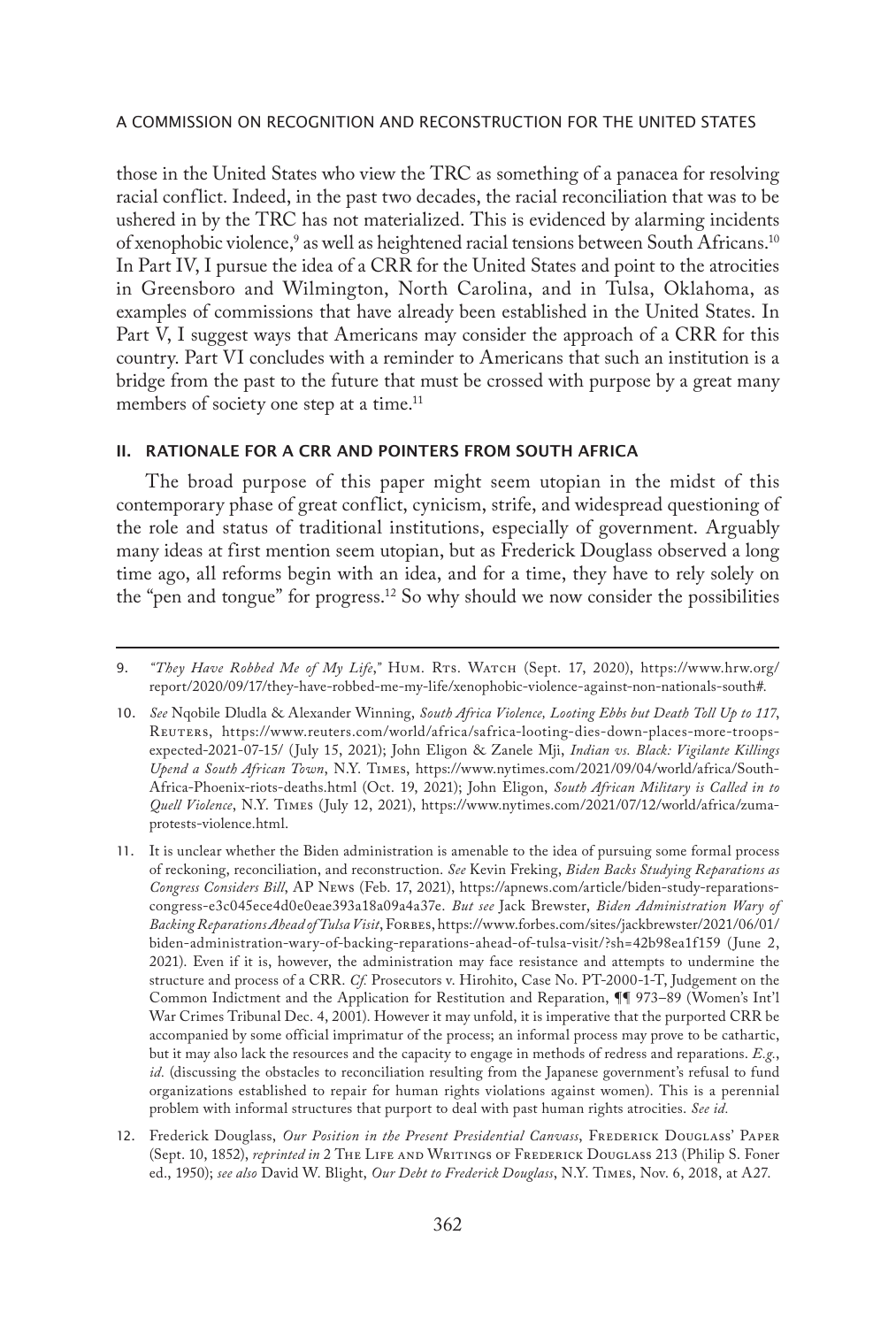of a CRR as a way of pursuing the project of social and racial justice in the United States? For a few reasons.

First, ever since the BLM protests restarted in May 2020, I have been struck by the frequent public and private calls for the establishment of something like a truth and reconciliation commission in the United States. I have also been struck by advocates having referred specifically to the South African TRC as a model that the United States ought to emulate.<sup>13</sup> The array of voices, possibilities, and goals of the BLM protests were energetic and cacophonous, sometimes complementary and also contradictory, and affected almost all sectors of American society: the media and entertainment industries, educational institutions, the political realm, business, the medical community, sporting bodies, and others.

Second, the insurrection at the U.S. Capitol in Washington, D.C., on January 6, 2021, has signaled an urgency to address the polarization that led to that event, especially because many of the sentiments expressed on that day reflected the unfinished racial reckoning and reconciliation in the United States.

Third, I am one of the professors in the New York Law School Race, Bias, and Advocacy seminar. Taught by a team of NYLS professors, the seminar examines the ways in which issues of race and implicit racial bias manifest in the law, and the invisible ways in which law reflects, facilitates, or ignores racial disparities and racially differential results, including in its processes and practices as well as in the structure of the legal profession. In particular, the seminar explores the societal forces that shape racial inequality, their impact, and possible responses from legal advocates in dealing with racial inequality in their range of legal practices. In linking the idea of a CRR to the goals of the course, my aim is to raise pertinent issues regarding the pursuit of reflection and acknowledgement through a vehicle like South Africa's TRC. In this way, students may hopefully be encouraged to think creatively about the meanings and possibilities of justice, beyond notions of punitive justice, and to explore ways that personal narratives might shape the quest for justice and accountability for those who experience racism in daily encounters, in discrete and structured ways. Particularly, this article is an invitation for students to consider facts beyond the empirical ones and to begin (or continue) to appreciate that the experiences of racism by individuals may also generate "experiential" or "dialogic" truth.14

13. *See generally* Symposium, *Twenty Years of South African Constitutionalism: Constitutional Rights, Judicial*  Independence and the Transition to Democracy, 60 N.Y.L. SCH. L. REV. 13 (2015–2016).

14. The South African TRC defined four kinds of truths: (1) factual or forensic truth (truth that is corroborated and verifiable); (2) personal and narrative truth (stories of South Africa's painful past told by victims and perpetrators); (3) social (or dialogue) truth ("established through interaction, discussion and debate"); and (4) healing and restorative truth (full and public acknowledgment of past human rights violations). *See* 1 Truth & Reconciliation Comm'n, Truth and Reconciliation Commission of South Africa REPORT 110-14 (1998) (quoting THE HEALING OF A NATION? 105 (Alex Boraine & Janet Levy eds., 1995)).

The "experiential" truth concept was later introduced by former South African Constitutional Court Justice Albert Louis "Albie" Sachs, and it is one that I have since adopted. Varushka Jardine, The Truth and Reconciliation Commission: Success or Failure? 38 (Dec. 2008) (Master Hereditatis Culturaeque Scientiae (History) mini-dissertation, University of Pretoria); *see Judge Albert Louis "Albie" Sachs*, S. Afr. Hist. Online, https://www.sahistory.org.za/people/judge-albert-louis-albie-sachs (Feb. 26, 2021) (adding that Justice Sachs was appointed to the Constitutional Court by President Nelson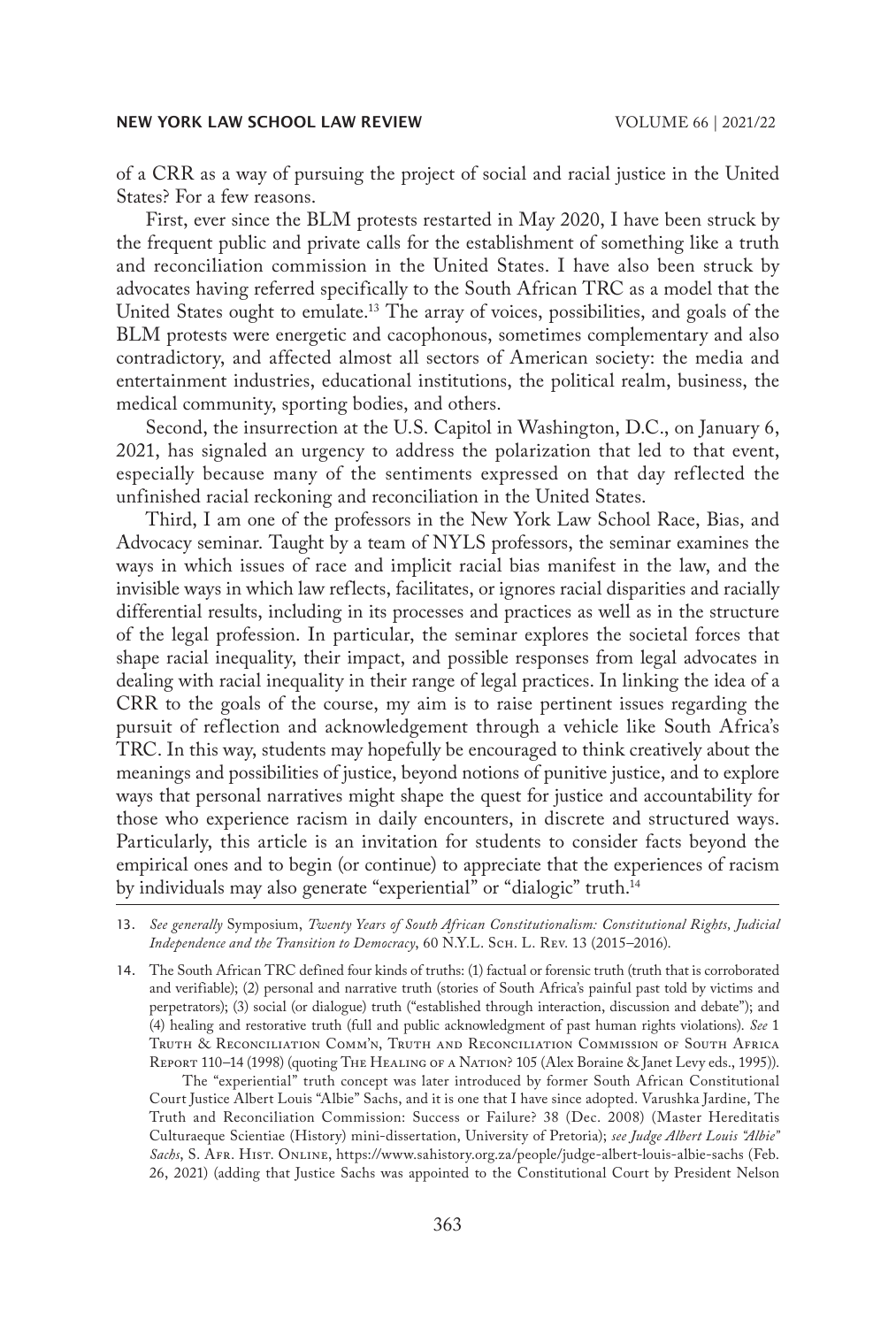This article is also premised on two general propositions. First, despite the current political discord and the raucous (and sometimes violent) contestations about the nature and pervasiveness of racism in the United States today, there is somewhat of an agreed understanding or appreciation across large sectors of American society about the legacy of slavery and Jim Crow and their impact on the continuing wellbeing and dignity of African Americans.15 The effects of this legacy can be observed in a variety of ways, including the unequal levels of wealth between African Americans and whites;<sup>16</sup> the disproportionate incarceration rates of Black males in relation to their percentage of the overall population;<sup>17</sup> the segregated and inferior public schools in the largest cities in the United States which largely educate Black children;18 the health disparities between white Americans and African Americans, as highlighted by the infection and death rates during the COVID-19 pandemic;<sup>19</sup> the rates of homeownership between Black Americans and white Americans;<sup>20</sup> and the response of police to white protestors compared to Black protestors.<sup>21</sup> These dire realities reflect the unfinished business of racial justice.

Second, the advances toward racial justice can be observed in a range of positive developments. Indeed, considerable racial progress since the end of slavery is

- 15. Juliana Menasce Horowitz, *Most Americans Say the Legacy of Slavery Still Affects Black People in the U.S. Today*, Pew Rsch. Ctr. (June 17, 2019), https://www.pewresearch.org/fact-tank/2019/06/17/mostamericans-say-the-legacy-of-slavery-still-affects-black-people-in-the-u-s-today/.
- 16. *See* Tami Luhby, *These Charts Show How Economic Progress Has Stalled for Black Americans Since the Civil Rights Era*, CNN Pol., https://www.cnn.com/2020/07/05/politics/inequality-black-americans-civilrights-economic-progress/index.html (July 5, 2020). *See generally* Melvin L. Oliver & Thomas M. SHAPIRO, BLACK WEALTH/WHITE WEALTH 5 (10th anniv. ed. 2006) (providing a new perspective on racial inequality based on private wealth).
- 17. See John Gramlich, *Black Imprisonment Rate in the U.S. Has Fallen by a Third Since 2006*, PEW Rsch. CTR. (May 6, 2020), https://www.pewresearch.org/fact-tank/2020/05/06/share-of-black-white-hispanicamericans-in-prison-2018-vs-2006/.
- 18. *See* Emma García, Econ. Pol'y Inst., Schools Are Still Segregated, and Black Children Are PAYING A PRICE (2020).
- 19. *See* Latoya Hill & Samantha Artiga, *COVID-19 Cases and Deaths by Race/Ethnicity: Current Data and Changes Over Time*, Kaiser Fam. Found. (Feb. 22, 2022), https://www.kff.org/racial-equity-andhealth-policy/issue-brief/covid-19-cases-and-deaths-by-race-ethnicity-current-data-and-changes-overtime/ (disparities in COVID-19 deaths).
- 20. Rashawn Ray et al., *Homeownership, Racial Segregation, and Policy Solutions to Racial Wealth Equity*, Brookings (Sept. 1, 2021), https://www.brookings.edu/essay/homeownership-racial-segregation-andpolicies-for-racial-wealth-equity/.
- 21. *See* Tasnim Motala, '*Foreseeable Violence' & Black Lives Matter: How* Mckesson *Can Stifle a Movement*, 73 Stan. L. Rev. 61, 71–72 (2020) (differentiating police action against Black and white protestors).

Mandela in 1994). Experiential truth looks to a person's circumstances and "experiences in a particular place." Jardine, *supra*, at 38.

For a discussion of this multi-truth approach (basically, the idea that different assertions about one matter could be equally truthful), see Kris Franklin, *Meditations on Teaching What Isn't: Theorizing the Invisible in Law and Law School*, 66 N.Y.L. Sch. L. Rev. 387, 403–04 (2021–2022) (discussing the different encounters that Black and white Americans have had with the rhyme, "eenie, meenie, minie, moe").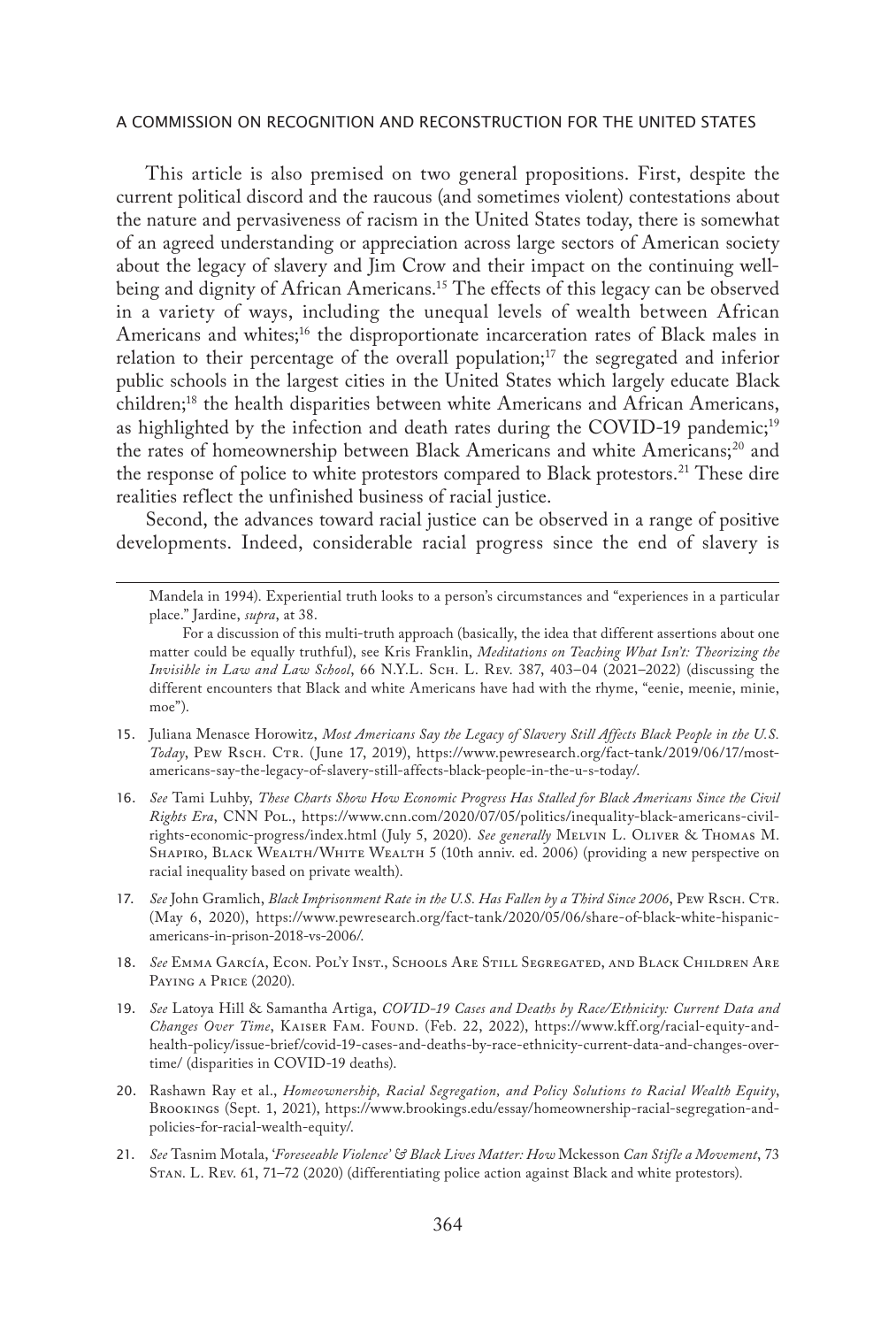confirmed by the statistics, $22$  including by the number of college-educated Black Americans today compared to fifty years ago; the number of Black Americans who have entered professions in law, medicine, engineering, science, and other fields; and the number of Black Americans who have served in important political positions at the local, state, and federal level.<sup>23</sup> The story of the entry and upward mobility of Black Americans in the U.S. military is a storied one, including four-star General Colin Powell, who rose to become the first Black American secretary of state, and the appointment of General Lloyd Austin as the current secretary of defense.<sup>24</sup> The story is therefore a mixed one, reflecting the unfinished business of eradicating the vestiges of slavery and institutionalized racial subordination.

Today the country finds itself at a pivotal moment, mostly wrought by the 2020 BLM protests. The 2020 spring of discontent began with a once-in-a-century global pandemic and was accelerated by the recorded actions of a sadistic police officer in Minneapolis, Minnesota, pressing his knee to the neck of a Black man, George Floyd, during an arrest.<sup>25</sup> That fatal encounter laid bare the paradoxes and fissures in American society and opened a Pandora's box of pent-up rage, resentment, and recrimination.26 In the cold light of day, the twin events of pandemic and protest highlighted the ongoing and widespread subordination, subjugation, and discrimination that Black Americans continue to suffer in the United States.

And yet the United States was established on laudable principles of liberty, sovereignty of the people, and governance by democracy, albeit by some Founding

26. *See* David Schultz, *George Floyd and the Fourth Racial Turning Point in American Politics*, IMPAKTER (Jan. 11, 2021), https://impakter.com/george-floyd-and-the-fourth-racial-turning-point-in-american-politics/.

<sup>22.</sup> For example, Professors Henry L. Gates and Kevin M. Burke point out the advances made by Black Americans in the past few decades, affording great benefits to some but creating an apparent class gap within Black America. *See* Henry Louis Gates, Jr. & Kevin M. Burke, *Introduction* to And Still I Rise (2015). Professor William Julius Wilson has also contextualized significant Black advancement in his work. *See* William Julius Wilson, The Declining Significance of Race 126–29 (3d ed. 2012) (reporting that the favorable climate for collective bargaining after the New Deal increased Black participation in labor unions).

<sup>23.</sup> For example, Black Americans have served at the local level as mayors of major metropolitan centers like Atlanta, Chicago, Los Angeles, and New York City; at the state level as governors; and at the federal level as president. Anna Brown & Sara Atske, *Black Americans Have Made Gains in U.S. Political*  Leadership, but Gaps Remain, PEW RSCH. CTR., https://www.pewresearch.org/fact-tank/2021/01/22/ black-americans-have-made-gains-in-u-s-political-leadership-but-gaps-remain/ (Jan. 22, 2021); *e.g.*, Emma G. Fitzsimmons, *Daunting Tasks Ahead, the New Mayor Punches In*, N.Y. Times, Jan. 2, 2022, at A1 (NYC's second Black mayor).

<sup>24.</sup> *See Biographies of the Secretaries of State: Colin Luther Powell (1937–2021)*, *Department History*, Off. Historian, https://history.state.gov/departmenthistory/people/powell-colin-luther (last visited Apr. 25, 2022); *Lloyd J. Austin III*, U.S. DEP'T DEF., https://www.defense.gov/About/Biographies/Biography/ Article/2522687/lloyd-j-austin-iii/ (last visited Apr. 25, 2022).

<sup>25.</sup> *See* Eric Levenson & Aaron Cooper, *Derek Chauvin Found Guilty of All Three Charges for Killing George Floyd*, CNN, https://www.cnn.com/2021/04/20/us/derek-chauvin-trial-george-floyd-deliberations/ index.html (Apr. 21, 2021). For more on the relationship between law enforcement and Black males, see Deborah Ramirez & Tamar Pinto, *Policing the Police: A Roadmap to Police Accountability Using Professional*  Liability Insurance, 73 RUTGERS U. L. REV. 307, 310-11 (2021).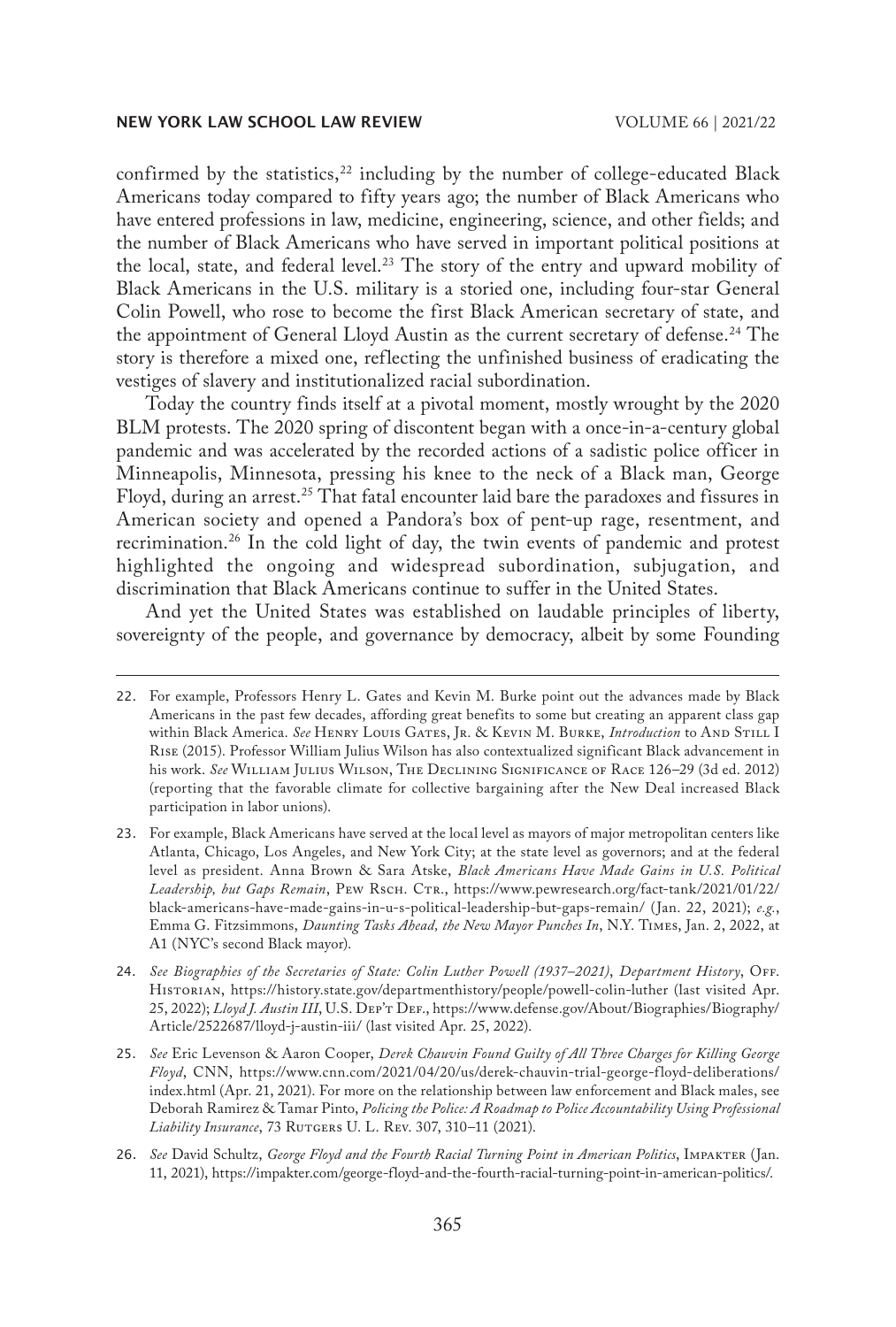Fathers who were also themselves slaveowners.<sup>27</sup> Of course the irony is that, at the same time that these commendable principles were inscribed into a written Constitution, the wealth and economic well-being of the nascent republic was dependent on the labor of enslaved people brought here as cargo from Africa. And the principles in the Constitution were distorted for validation and perpetuation of the status quo.28 Upending this Kafkaesque arrangement would take more than two hundred years—and the process is still unfolding.

For the reasons outlined in this paper, I am in agreement with those who advocate for the United States to seriously consider a mechanism like South Africa's TRC.<sup>29</sup> I would suggest a commission that would allow for official recognition of harms as well as the consideration of steps toward a social and economic reconstruction with

28. U.S. Const. art. I, § 2, cl. 3 (providing that the number of representatives for each state "shall be determined by adding to the whole Number of free Persons, including those bound to Service for a Term of Years"); *id.* art. I, § 9, cl. 1 (providing that "a Tax or duty may be imposed" for each person admitted by and to any of the states); *id.* art. IV, § 2, cl. 3 ("No Person held to Service or Labour in one State . . . escaping into another, shall . . . be discharged . . . but shall be delivered up on Claim of the Party to whom such Service or Labour may be due."); *see also* David Azerrad, *What the Constitution*  Really Says About Race and Slavery, HERITAGE FOUND. (Dec. 28, 2015), https://www.heritage.org/theconstitution/commentary/what-the-constitution-really-says-about-race-and-slavery.

29. The call for a mechanism like a CRR is not new; several commentators have suggested that the United States embark on a process similar to South Africa's. *E.g.*, ERIC K. YAMAMOTO, INTERRACIAL JUSTICE 13–14, 254–75 (1999). For example, in 2000, Professor Jamie L. Wacks advocated for federal legislation to set up a U.S. Commission on Knowledge and Acknowledgement. Jamie L. Wacks, *A Proposal for Community-Based Racial Reconciliation in the United States Through Personal Stories*, 7 Va. J. Soc. Pol'y & L. 195, 197–99, 221–34 (2000). Wacks envisaged that forums would be created in communities across the United States for testimonies about an individual's experiences with racism, similar to the human rights hearings held by South Africa's TRC. *Id.* at 199–200. These forums would be made public through various media outlets and would serve a vital educational function. According to Wacks,

[l]istening to the testimony of individuals who have experienced varied forms of racism firsthand would educate Americans about racism's pervasiveness and its damaging effects. It would also equip the government with more detailed information about the needs of the American people so that it can tailor solutions to address those needs. The acknowledgment that accompanies this process would facilitate individual and public healing to further the long-term goal of racial reconciliation.

*Id.* at 199. Wacks proposed that a permanent body would be located in every state for the sole purpose of airing narratives of racial animus that did not rise to illegal conduct under U.S. law, or in which the racist conduct was unlawful, but victims believed that embarking on a legal fight would be counterproductive for financial, emotional, strategic, and other reasons. *Id.* at 220–22. Despite these thoughtful proposals, however, Professor Wacks' paper appears not to have gained traction in official circles, although cited in several academic papers. *See, e.g.*, Taunya Lovell Banks, *Exploring White Resistance to Racial Reconciliation in the United States*, 55 Rutgers L. Rev. 903, 905 & n.9 (2003) (citing Wacks, *supra*); Chuck Henson*, Reflections on Ferguson: What's Wrong with Black People?*, 80 Mo. L. Rev. 1013, 1013 & n.1 (2015) (citing Wacks, *supra*, at 237).

Wacks appears to have been inspired, at least in part, by Timothy Garton Ash, who also has referred to a TRC-like entity as a Commission on Knowledge and Acknowledgement. Wacks, *supra*, at 198 & n.7 (citing Timothy Garton Ash, *True Confessions*, N.Y. Rev., July 17, 1997, at 33, 38).

<sup>27.</sup> RICHARD BEEMAN, PLAIN HONEST MEN 397-98 (2009) (James Madison was a Virginian slaveowner); Michael J. Klarman, The Framers' Coup 5 (2016) ("The men who wrote the Constitution . . . were not demigods; they had interests, prejudices, and moral blind spots.").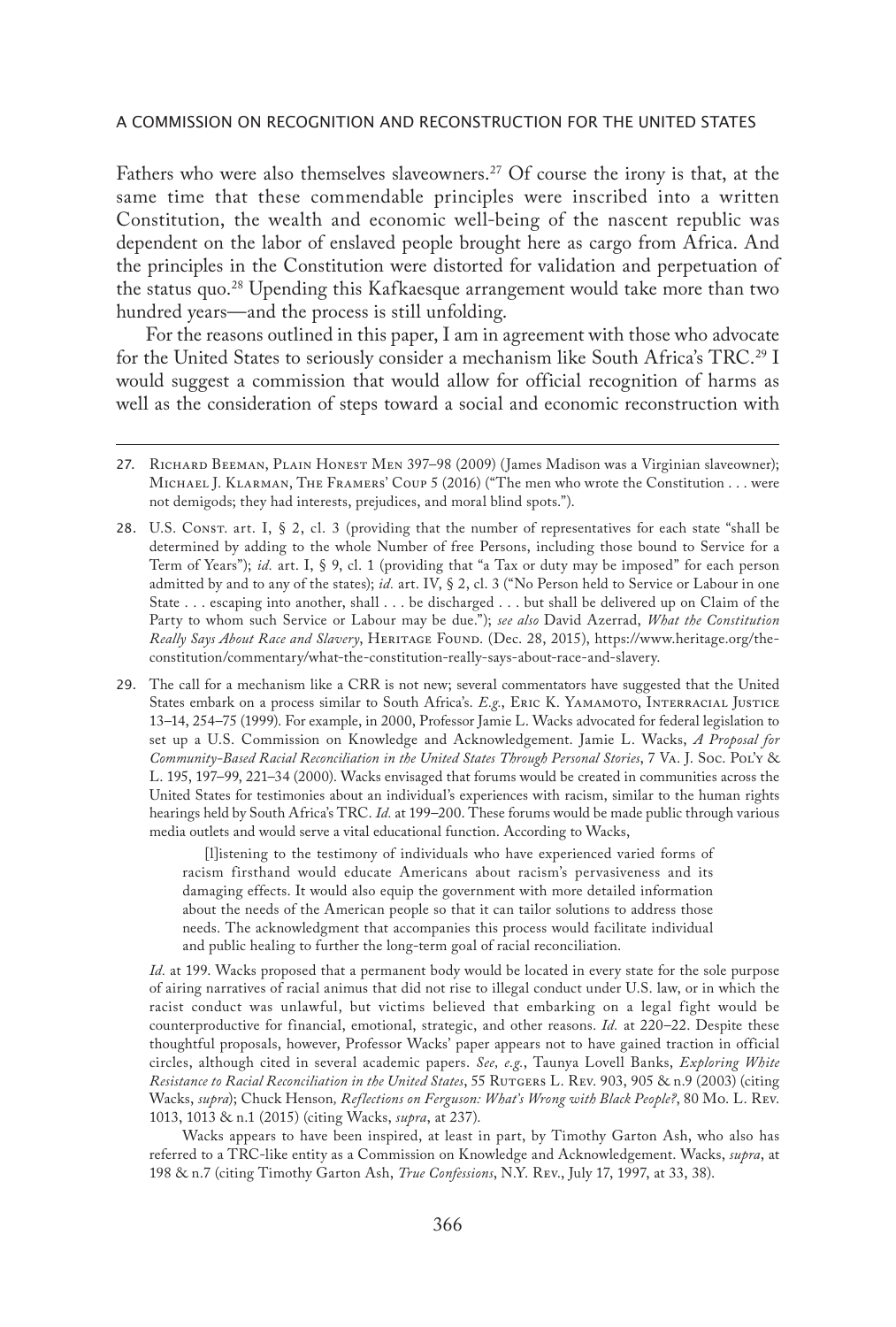an eye on the removal of racial and social inequalities.<sup>30</sup> Such a mechanism would consider not just historical harms and their current effects, but also how to achieve a societal consensus about the type of society Americans envisage as a shared space for being and belonging, one hopefully underpinned by notions of justice, equity, and dignity. It would certainly encapsulate the U.S. Constitution, and among its purposes would be to "establish Justice, insure domestic Tranquility, provide for the common defence, promote the general Welfare, and secure the Blessings of Liberty to ourselves and our Posterity."31

Although South Africa's TRC offers a useful example of a mechanism that may provide a blueprint for our country's reconciliation and healing, it still may be of limited value. Such limitation stems from significant historical and demographic differences between the United States and South Africa, including the fundamental starting points of South Africa's TRC and the current context of the United States. Four points of distinction are worth mentioning: First, South Africa emerged from a period of authoritarianism and apartheid in 1994 with the goal of transforming the entire edifice of law and policy. The old laws were replaced by an expansive latetwentieth-century constitution<sup>32</sup> and Bill of Rights.<sup>33</sup> In addition, a new court of last resort, the Constitutional Court of South Africa, was established to implement and enforce the rights in the new constitution.<sup>34</sup> South Africa's TRC was seen as part of this political and legal transformation, an essential element of transitional justice.<sup>35</sup> This is a different project from the one embarked upon after *Brown*, 36 the landmark case that is largely seen as foregrounding the civil rights era of the 1960s and beyond.

- 32. S. Afr. Const., 1996.
- 33. *Id.* ch. 2.
- 34. *Id.* ch. 8, §§ 165–67.
- 35. RUTI G. TEITEL, TRANSITIONAL JUSTICE 89-90 (2000).
- 36. Brown v. Bd. of Educ., 347 U.S. 483 (1954).

<sup>30.</sup> The CRR name was suggested to me in a private conversation by my dear friend and colleague, Professor Kendall Thomas. We both agree that a CRR would aptly address the particular quandary in which the United States finds itself and which is explored in this paper. The ideas of reconstruction and reparations are also taken from my previous paper on this subject, in which I noted that the TRC process in postapartheid South Africa was tied to a legacy of gross economic inequalities, and that such legacy would considerably obstruct the TRC's reparations, reconstruction, and reconciliation project. Penelope E. Andrews, *Reparations for Apartheid's Victims: The Path to Reconciliation?*, 53 DePaul L. Rev. 1155, 1175 (2004) [hereinafter *Reparations for Apartheid's Victims*].

<sup>31.</sup> U.S. Const. pmbl. In 2020, Americans elected President Biden, who had campaigned on unity, national reconciliation, and national healing. Christina Wilkie, *Biden Calls for Unity and Healing After Electoral College Certifies His Victory*, CNBC, https://www.cnbc.com/2020/12/14/biden-calls-for-unity-andhealing-after-electoral-college-cements-his-victory.html (Dec. 15, 2020). And indeed, after the insurrection by a predominantly white mob on January 6, 2021—in the heart of America's legislative authority, the U.S. Capitol—it seems that the only way forward (in addition to the criminal prosecution of the culprits) is some process of national dialogue and reconstruction. *See Inside the Capitol Riot: An Exclusive Video Investigation*, N.Y. Times, https://www.nytimes.com/2021/06/30/us/jan-6-capitolattack-takeaways.html (Jan. 6, 2022).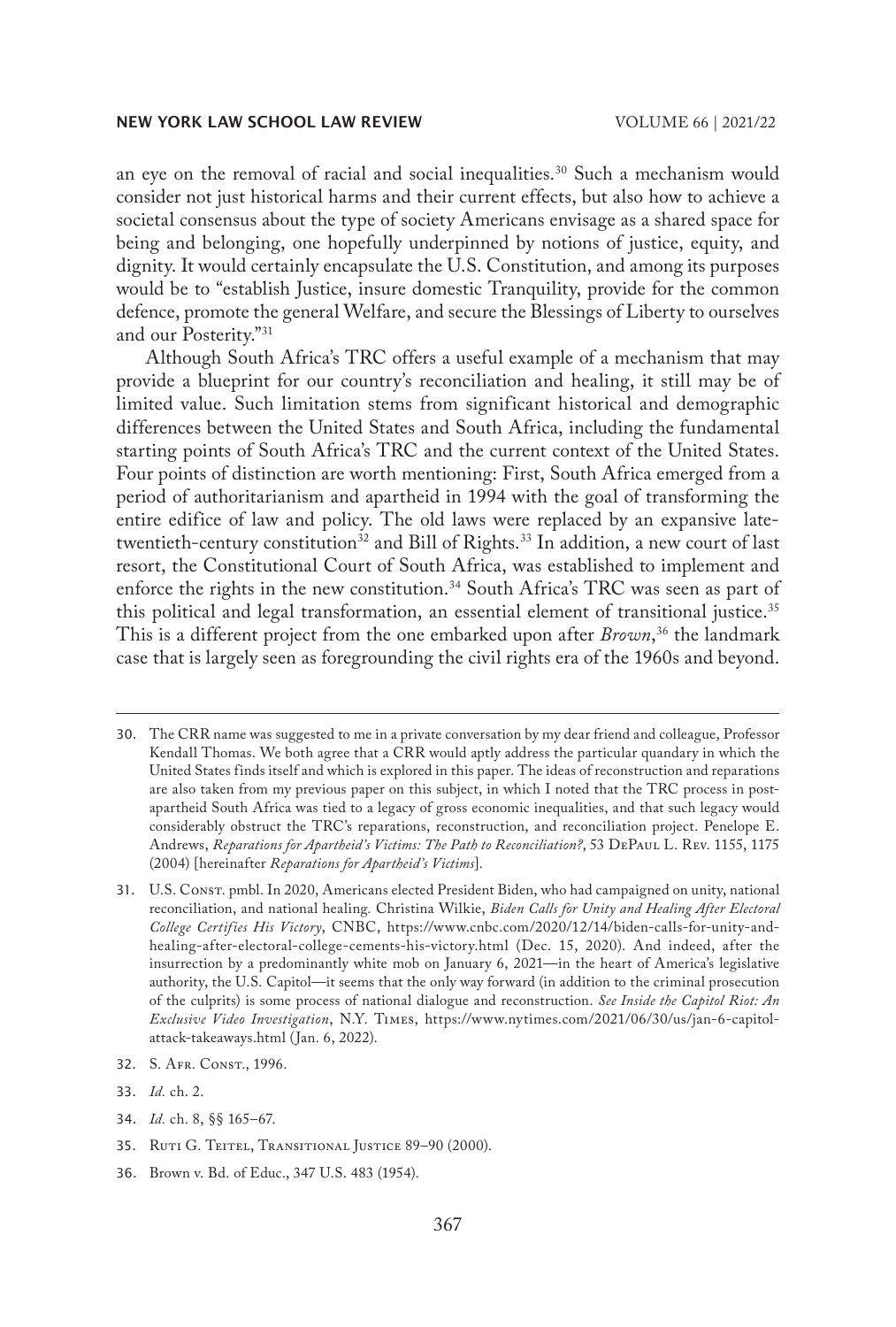There, the idea was to hearken to the ideals in the U.S. Constitution and not upend the legal and political framework.37

Second, the TRC was mandated as part of the constitutional framework to provide a "historic bridge"38 between the apartheid order and South Africa's new democratic society. There is currently no such constitutional mandate in the United States, or even legislation of the kind that enabled the TRC. Although Rep. Sheila Jackson Lee (D-TX)<sup>39</sup> promoted a bill in the 117th Congress for the establishment of a commission "to study and consider a national apology and proposal for reparations for the institution of slavery, its subsequent . . . racial and economic discrimination against African Americans, and the impact of these forces on living African Americans, [and] to make recommendations to the Congress on appropriate remedies," its mandate is narrower and more limited than the statute that established the TRC in South Africa.40

Third, the mandate of the TRC was not to investigate the system of apartheid, which had been declared a crime against humanity by the U.N. General Assembly in  $1966<sup>41</sup>$  but rather to investigate gross violations of human rights which were committed in furtherance of the system of apartheid.<sup>42</sup> That is a very different project

38. Promotion of National Unity and Reconciliation Act 34 of 1995 pmbl. (S. Afr.).

[T]he Constitution of the Republic of South Africa . . . provides a historic bridge between the past of a deeply divided society characterized by strife, conflict, untold suffering and injustice, and a future founded on the recognition of human rights, democracy and peaceful co-existence for all South Africans, irrespective of colour, race, class, belief or sex . . . *.*

*Id.*

- 39. Sheila Jackson Lee serves as the representative of Texas' 18th Congressional District; she has served in this position since 1995. *Representative Sheila Jackson Lee*, Congress.gov, https://www.congress.gov/ member/sheila-jackson-lee/J000032 (last visited Apr. 25, 2022).
- 40. To review the federal legislation proposed by Jackson Lee, see Commission to Study and Develop Reparation Proposals for African Americans Act, H.R. 40, 117th Cong. § 2(b) (2021).
- 41. G.A. Res. 2202 (XXI) (Dec. 16, 1966); *see also* Ronald C. Slye, *Apartheid as a Crime Against Humanity: A Submission to the South African Truth and Reconciliation Commission*, 20 Mich. J. Int'l L. 267, 295 (1999) ("By 1976 it was clear that much of the international community agreed that apartheid was a crime against humanity.").
- 42. To further this end, the TRC defined "victim" as follows:

[P]ersons who, individually or together with one or more persons, suffered harm in the form of physical or mental injury, emotional suffering, pecuniary loss or a substantial impairment of human rights . . . (i) as a result of a gross violation of human rights; or (ii) as a result of an act associated with a political objective for which amnesty has been granted . . . .

Promotion of National Unity and Reconciliation Act 34 ch. 1. In effect, this definition distinguishes between "ordinary" victims of apartheid, namely, those who were routinely subjected to the degradations

<sup>37.</sup> Even during Reconstruction, the emphasis was on attaining a "more perfect union" by amending the original document to accommodate the contemporary reality. It was therefore a process of legal continuity with the necessary modification. Cynthia Nicoletti, *The Rise and Fall of Transcendent Constitutionalism in the Civil War Era*, 106 Va. L. Rev. 1631, 1659 (2020). Contrarily, in South Africa, the democratic constitution adopted in 1994 was a complete break from centuries of colonialism and decades of apartheid.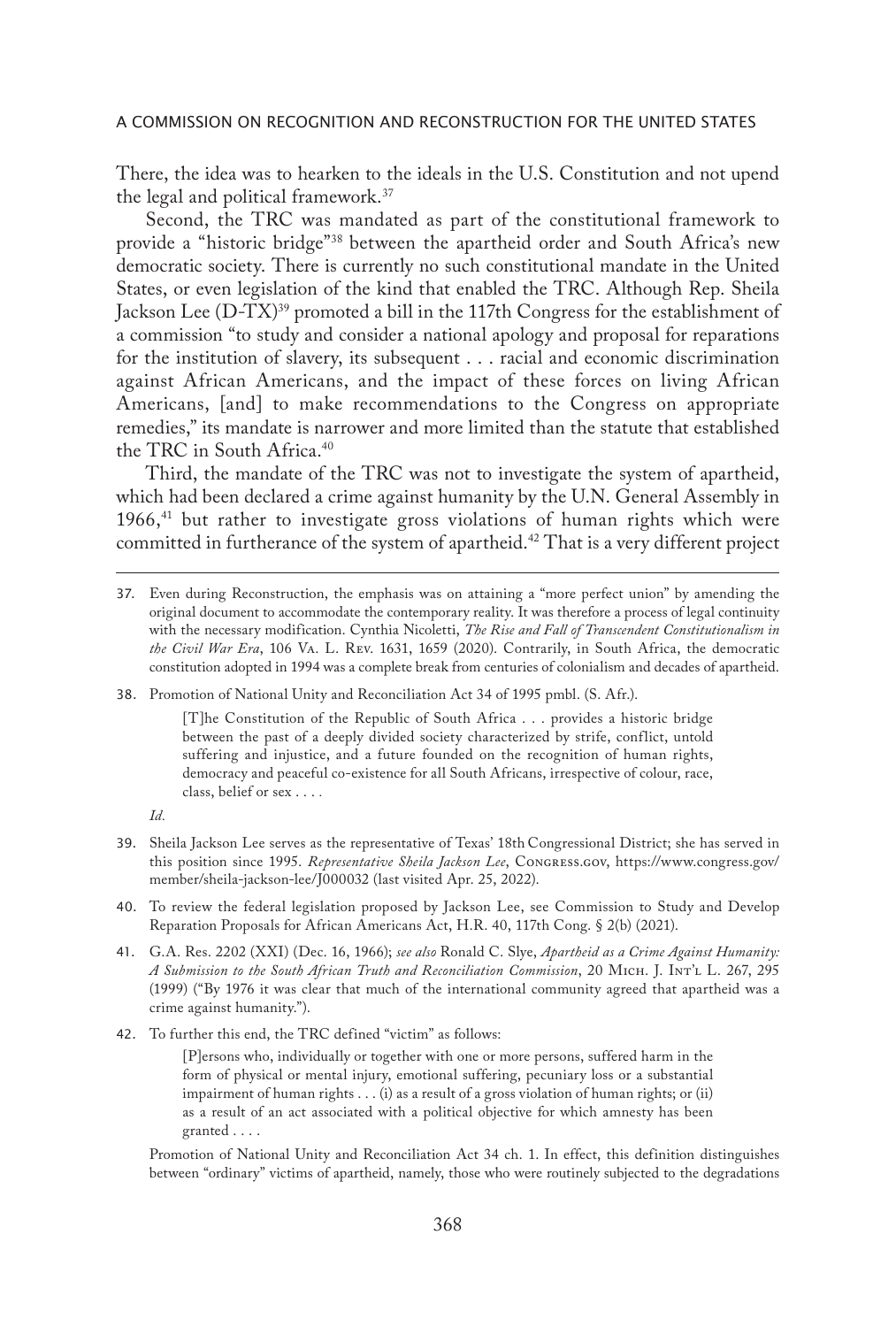from a proposed CRR, which should not only interrogate historical atrocities and structural racism, but also the daily degradations of racism in the United States and the myriad ways that it has impacted the lives of racially marginalized individuals.

Finally, South Africa's TRC adopted a comprehensive approach to dealing with one aspect of South Africa's history, namely, gross violations of human rights committed in the name of apartheid, by channeling the investigation of those violations into a process that incorporated acknowledgement through human rights hearings and granted amnesty to perpetrators and reparations to victims. A proposed CRR might explore the issue of reparations, as discussed below, but its concern would primarily be about reflection, dialogue, acknowledgment, and redress. It is doubtful that amnesty would feature in consideration of the issues—in South Africa, amnesty related to named perpetrators seeking to escape criminal punishment.<sup>43</sup>

## III. SOUTH AFRICA'S TRUTH AND RECONCILIATION COMMISSION

In this section I explore the South African TRC, including the structure and processes adopted and its role in truth telling, racial reconciliation, and reparations. Specifically, I examine whether there are pertinent lessons to be learned from South Africa's TRC process, and its relevance, if any, to the United States today.

One of the most prominent aspects of the TRC has been the adoption of restorative justice as its animating predicate.44 "Restorative justice" is the term given to a variety of different practices, including restitution, acknowledgment of wrongdoing, apologies, and recognition of harm and injury. Its essential function is to provide healing for victims, offenders, and bystanders.<sup>45</sup> Restorative justice

- 44. *See generally* Jennifer J. Llewellyn & Robert Howse, *Institutions for Restorative Justice: The South African Truth and Reconciliation Commission*, 49 U. Toronto L.J. 355, 357, 372 (1999).
- 45. Carrie Menkel-Meadow has provided a typology of restorative justice approaches. Some foundational concepts include a direct and very personalized participation in a public process of speaking and listening, involving both the perpetrator and the victim. Carrie Menkel-Meadow, *Restorative Justice: What Is It and Does It Work?*, 3 Ann. Rev. L. & Soc. Sci. 161, 164 (2007).

In this personal (and often public) engagement, there is a narration of the elements of the wrongdoing and the harm or the injury that it caused not just to the victim, but also to the victim's family

and humiliations of apartheid, and "extraordinary" victims, who were subjected to a substantial impairment of their human rights. *Reparations for Apartheid's Victims*, *supra* note 30, at 1163. Only the latter class of victims were considered in the TRC process. *Id.* The TRC did, however, look at the major institutions in South Africa and their role in strengthening and maintaining apartheid, including the media, the legal and medical establishments, the religious community, and businesses. *Id.* at 1167; Ntombizozuko Dyani-Mhango, *South Africa's Accountability for International Crimes: Revisiting the (Non) Prosecution of Perpetrators of Apartheid for Crimes Against Humanity*, *in* National Accountability for International Crimes in Africa 471–526 (Emma Charlene Lubaale & Ntombizozuko Dyani-Mhango eds., 2022).

<sup>43.</sup> *See* James L. Gibson, *Truth, Justice, and Reconciliation: Judging the Fairness of Amnesty in South Africa*, 46 Am. J. Pol. Sci. 540, 541 (2002) (researching the inherent injustice of amnesty). Many spoke out against South Africa's amnesty process, "arguing that international law and convention forbade granting amnesty to crimes against humanity." *Id.*; *see, e.g.*, Press Release, Amnesty Int'l, South Africa: Reforms Promise Solid Foundation for a New Society Based on Human Rights but Questions Remain on Other Issues 3 (Nov. 14, 1995) ("[We] remain[] concerned that the amnesty provisions under the Truth and Reconciliation Act might contribute to the perpetuation rather than the eradication of human rights violations.").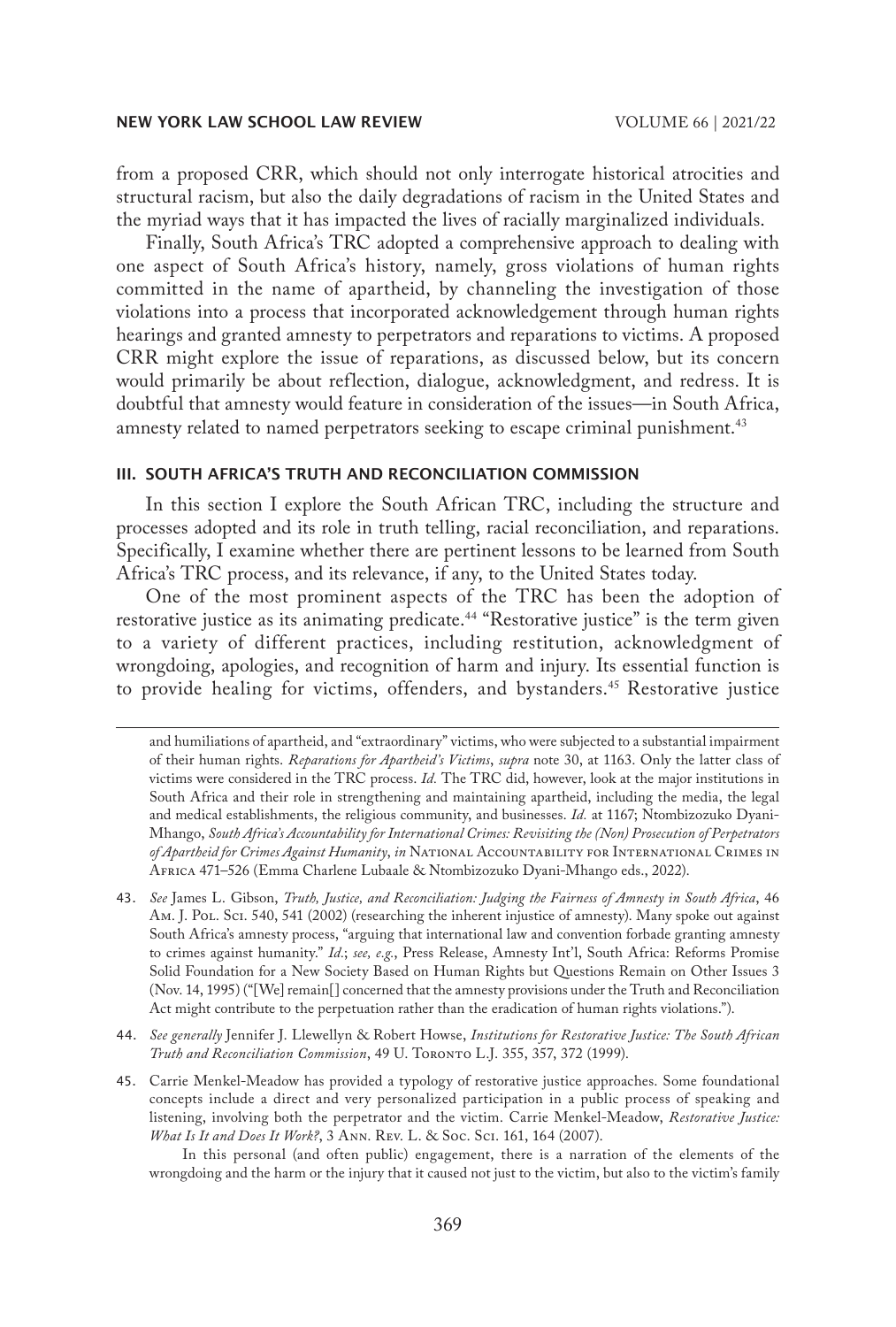mechanisms were deemed to underpin the structure of the three committees that made up the TRC: the Human Rights Committee, mandated to designate victim status to applicants and to provide designated victims with a forum to tell their personal stories of human rights violations;<sup>46</sup> the Amnesty Committee, empowered to grant amnesty to individuals who make full disclosure of all the relevant facts relating to acts associated with a political objective<sup>47</sup> during that period; and the Reparations and Rehabilitation Committee, to consider various forms of reparation, rehabilitation, and restoration of human and civil dignity,<sup>48</sup> and to advise the government on how to appropriately compensate victims.

The enabling statute<sup>49</sup> mandated that the TRC establish as complete a picture as possible of the nature, causes, and extent of gross violations of human rights<sup>50</sup> from March 1, 1960, to the end of 1993 (just before South Africa's first democratic elections in April 1994). Throughout its five-year period of operation, and especially during the two-year period of the publicly televised hearings of the Human Rights Committee, where victims and perpetrators testified, South Africans collectively observed the unfolding of a national public narrative of pain, grief, and remorse. The harrowing stories recounted by victims relating to their torture, or the torture, disappearances, or murders of their loved ones, which were committed by agents of the apartheid state, and the recounting of the atrocities committed by the liberation movement in exile and within the country, were poignant and painful, including to the wider South African audience.51 So too were the testimonies of the perpetrators who had committed heinous acts to ostensibly further political objectives, whether in service of the apartheid state or in opposition to it. South Africans had to confront, in the starkest manner, the detailing and range of gross human rights violations that had been committed in the name of apartheid to fight this discredited system and achieve national liberation.<sup>52</sup>

50. *Id.*

and/or loved ones, and to the wider community. *Id.* Part of the process also involves an explanation from the offender as to the details and reason for the harm caused. *Id.* Sometimes the perpetrator acknowledges fault and accepts blame, and asks for the forgiveness of the victim and/or the victim's family or loved ones, which could be accompanied by an apology. *Id.* This often public iteration of blame and forgiveness is followed by discussions of reparations or restitution, which could comprise a range of approaches, such as financial compensation or symbolic restitution to a community in the form of statues, museums, public memorials, various naming commitments, and the like. *Id.*; *see also* Restorative Justice in Practice (Sheila M. Murphy & Michael P. Seng eds., 2015) (advising on implementation of restorative justice practices in the law and community); *Restorative Justice: Changing the Lens*, 64 N.Y.L. ScH. L. Rev. 11 (2019–2020) (making the case for restorative justice as a matter of law).

<sup>46.</sup> Promotion of National Unity and Reconciliation Act 34 ch. 3.

<sup>47.</sup> *Id.* ch. 4.

<sup>48.</sup> *Id.* ch. 5.

<sup>49.</sup> *Id.* ch. 2.

<sup>51.</sup> *See* Antjie Krog, Country of My Skull 37–127 (Three Rivers Press 2000) (1998).

<sup>52.</sup> *See* Alex Boraine, A Country Unmasked 98–144 (2000).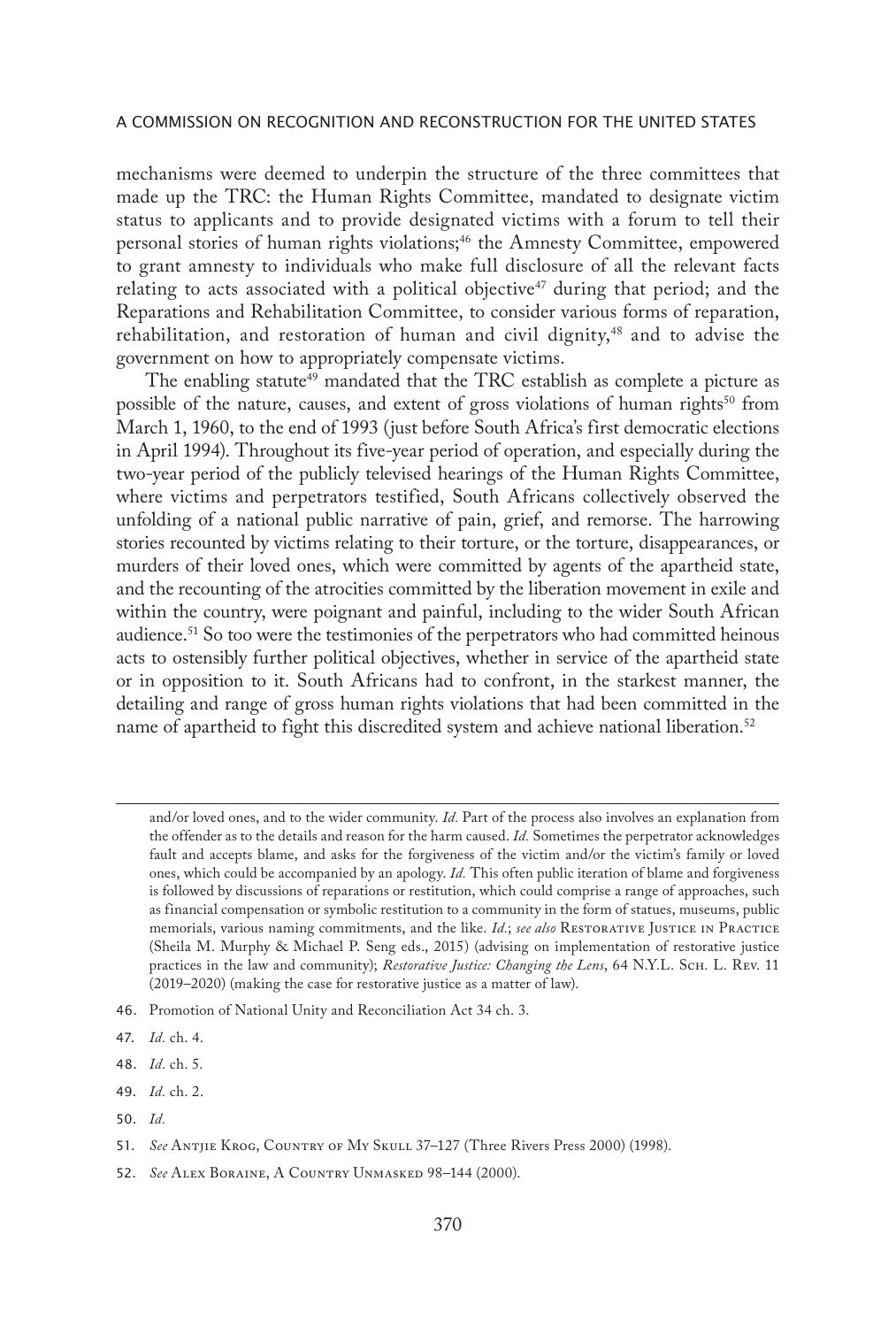The *TRC Final Report*, Volume Five, was published in 1998, with several recommendations.53 The report placed great emphasis on the need for reconciliation and noted that reconciliation was vital and necessary for enduring peace and stability.<sup>54</sup> The report specifically requested that the president of South Africa host a "National Summit on Reconciliation, not only to consider the specific recommendations made by the [TRC], but to ensure maximum involvement by representatives of all sectors of [South African] society in the pursuit of reconciliation."55 The report also called for monetary reparations to victims in the form of an individual reparation grant, an official apology, institutional symbols such as monuments, affirmative action programs in education and health, and the expunging of victims' criminal records.<sup>56</sup>

What are the major takeaways, then, from the South African experience, namely, from the TRC's structure, operation, and recommendations, and how might they be useful for establishing a CRR in the United States? First, there is the official imprimatur of the South African government, with its attendant commitments of support and resources. The TRC is a good illustration of official governmental commitment to a mechanism that is empowered to pursue and unearth some of a country's past, which continues to burden its present.<sup>57</sup> Second, the TRC encountered what may have appeared to some to be an intractable conflict devoid of resolution (and therefore reconciliation) but approached the goal of reconciliation with purpose and determination. The performative aspects, which the TRC embraced, reinforced its official commitment. In particular, the role of the Chairperson of the TRC, Archbishop Desmond Tutu, was often to intervene at moments of anger and recrimination during the Human Rights Committee hearings, and to interject a tone

54. *Id.* at 304*.* The report invites South Africans to

55. *Id.*

<sup>53.</sup> The *TRC Final Report* consisted of seven volumes, with Volume Seven published in 2002; the report's recommendations are outlined in Volume Five. 5 Truth & Reconciliation Comm'n, *supra* note 14, at 304–49.

accept [thei]r own need for healing; reach out to fellow South Africans in a spirit of tolerance and understanding; work actively to build bridges across the divisions of language, faith and history; strive constantly, in the process of transformation, to be sensitive to the needs of those groups which have been particularly disadvantaged in the past, specifically women and children; encourage a culture of debate so that, together, [South Africans] can resolve the pressing issues of [thei]r time; initiate programmes of action in [thei]r own spheres of interest and influence, whether it be education, religion, business, labour, arts or politics, so that the process of reconciliation can be implemented from a grassroots level; address the reality of ongoing racial discrimination and work towards a non-racial society; [and] call upon leaders in local, provincial and national government to place the goal of reconciliation and unity at the top of their respective agendas.

*Id.*

<sup>56.</sup> *Reparations for Apartheid's Victims*, *supra* note 30, at 1165.

<sup>57.</sup> Johnny de Lange, *The Historical Context, Legal Origins and Philosophical Foundation of the South African Truth and Reconciliation Commission*, *in* Looking Back, Reaching Forward 14–17, 22 (Charles Villa-Vicencio & Wilhelm Verwoerd eds., 2000).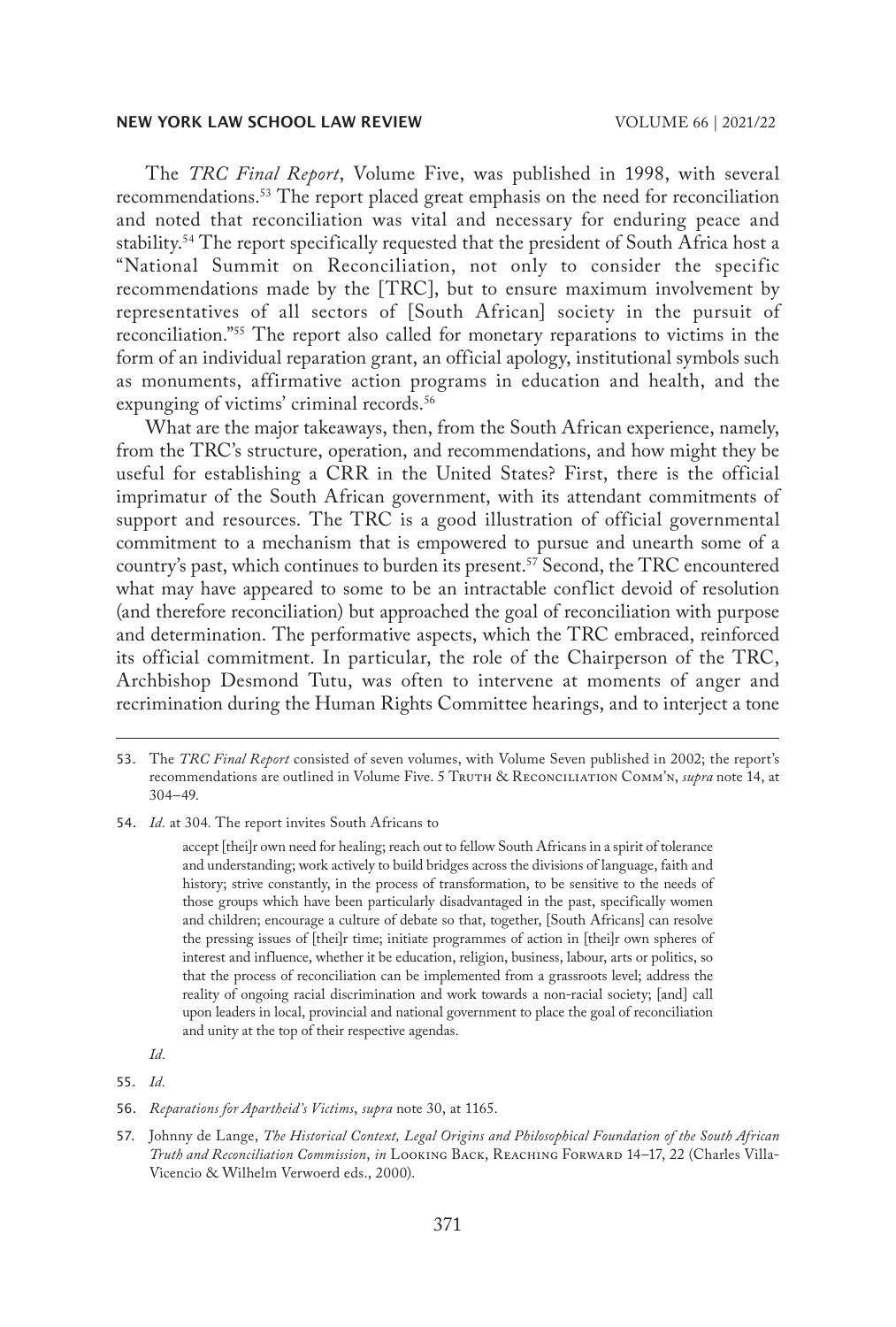of religious piety.58 These moments, often emotionally charged, allowed the proceedings to unfold while effectively sidelining the expressed emotions of retribution and revenge, and to center feelings of reconciliation and restitution.<sup>59</sup>

Third, the public's exposure to both victim and perpetrator testimony at the Human Rights Committee hearings helped the country to imagine itself moving away, at least symbolically, from a culture of racism and repression and toward a culture of human rights, dignity, and inclusion. The symbolism of the process was an important way of demonstrating the mechanics of reconciliation and forgiveness. It gave the victims an opportunity to be heard and provided a cathartic process for victims who testified, and it enabled the rituals of healing. This process was seen as benefiting not just the victims, but also witnesses to the testimony, which included a large portion of South African society. It educated and forced bystanders and beneficiaries of racism to observe the process and to recognize how the institutions and formal processes of apartheid were utilized to protect their benefits and white privilege.60 Fourth, the TRC process and the *TRC Final Report* (as well as various other pieces of documentation) became part of official South African history, and denial of such history was no longer acceptable or feasible.<sup>61</sup>

Comparisons between the United States and South Africa, countries that continue to be mired in racial conflict, have some, albeit limited, value. But there are also cautionary tales for the United States from South Africa's TRC. As a general rule, these kinds of commissions, despite their importance, rarely result in satisfaction to all who are involved, whether victims, perpetrators, or bystanders.<sup>62</sup> In the United States, it is clear that no single process will satisfy everyone involved for a range of reasons and issues, including deep societal division. Similarly, in South Africa, reparations provided to the victims were unsatisfactory considering perpetrators could possibly receive amnesty and immunity from civil or criminal liability. In the United States,

60. Desmond Tutu, No Future Without Forgiveness 217–20 (1999).

<sup>58.</sup> The hearings of the Human Rights Committee were particularly poignant: Victims recounted their stories and perpetrators disclosed their deeds—and in some cases, sought forgiveness from victims. Long NIGHT's JOURNEY INTO DAY (Reid-Hoffmann Productions 2000).

<sup>59.</sup> This approach was not without its critics, as TRC proceedings were heavily partial to religious rituals and practices. *See generally* Lyn S. Graybill, *South Africa's Truth and Reconciliation Commission: Ethical and Theological Perspectives*, 12 Ethics & Int'l Affs. 43 (1998) (highlighting theological objections to the TRC's function).

<sup>61.</sup> Many scholars and advocates have argued that the possibilities for reconciliation surface when facts and evidence emerge. *See, e.g.*, Caleb Gayle, *No Reconciliation Without Truth*, New Republic (Apr. 23, 2018), https://newrepublic.com/article/148066/no-reconciliation-without-truth (reporting that emerging evidence of the 1921 Tulsa Race Riots has led to a public reconsideration of this history). These scholars further argue that accountability is tethered to truth telling and is the first step toward justice. *Id.* The disclosure of the truth also starts the process of disinfecting the societal toxicity that gives rise to the harm. *See* François du Bois, *"Nothing but the Truth": The South African Alternative to Corrective Justice in Transitions to Democracy*, *in* Lethe's Law 98–114 (Emilios Christodoulidis & Scott Veitch eds., 2001).

<sup>62.</sup> In South Africa, for example, the definition of "victim" was so circumscribed that millions of potential victims were excluded from the process. *Reparations for Apartheid's Victims*, *supra* note 30, at 1172.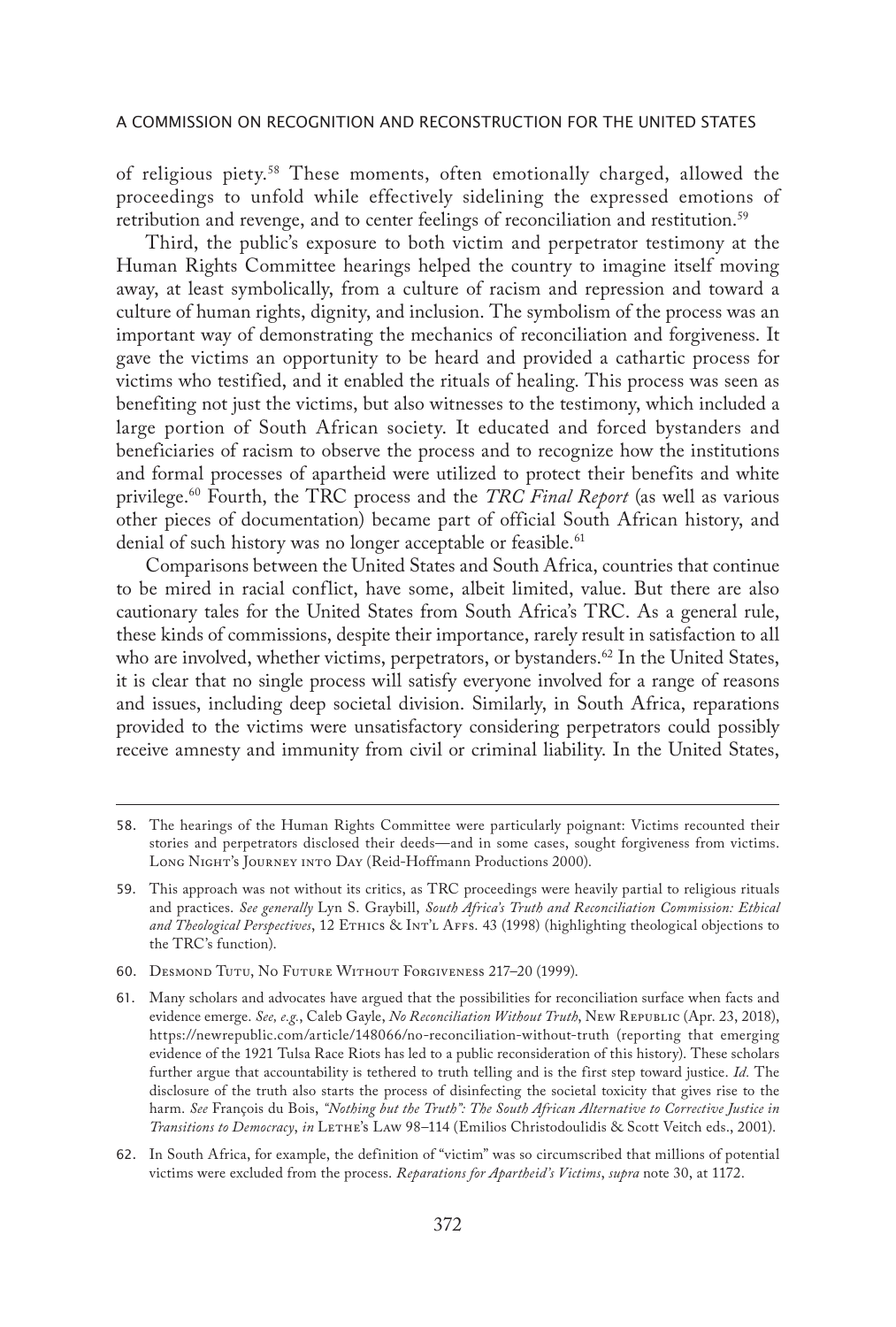the question of civil or criminal immunity would unlikely be part of the framework for the proposed CRR, but reparations would no doubt be on the table.<sup>63</sup>

White South Africans, the greatest beneficiaries of apartheid, showed far less interest in the TRC, especially its most notable lessons, while Black South Africans largely viewed the TRC as a vital national process even as they were disappointed with some of the outcomes.<sup>64</sup> Might this be a concern in the United States as well, where white Americans (and maybe others) may approach the CRR with indifference or even disdain?65 Most significantly, the TRC largely left untouched a robust discussion of the structural economic aspects and legacy of apartheid. Would there similarly be a reluctance in the United States to confront slavery and Jim Crow's economic legacy?<sup>66</sup>

## IV. EXAMPLES OF TRUTH AND JUSTICE COMMISSIONS IN THE UNITED STATES

As an immigrant to the United States, I am struck by how frequently the description of the United States, as seen through the eyes of the French aristocrat and philosopher, Alexis de Tocqueville, is mentioned. His reflections, provided in his writing after a visit to the United States in the early 1830s, are frequently offered as a testament to the superiority of the American system of government, as compared to that which then existed in Europe.<sup>67</sup> He was particularly impressed with the commitment to liberty and equality that he observed in Americans, and a representative system of government that he found more democratic than the European systems, which were typified by the nobility and aristocracy. He especially admired the individualism, social mobility, and innovation that he observed, but he also saw a strong communitarian ethic, with citizens committed to problem solving and building vibrant communities.<sup>68</sup>

Of course, de Tocqueville was talking about America as a new country, fresh and energetic, as compared to most countries in Europe then burdened by centuries of aristocratic despotism. But his observations of the United States reflected white American society. His positive views of the United States in the 1830s did not incorporate a candid and comprehensive account of the system of slavery that intersected with that America.<sup>69</sup> This aspect of his work has been commented on and explored in

- 66. *Economic Oppression*, Jim Crow: Now & Then, https://cibonayrae.github.io/jimcrow/economic.html (last visited Apr. 25, 2022).
- 67. Putnam with Garrett, *supra* note 7, at 1–2 (citing 2 Alexis de Tocqueville, Democracy in America 37–39 (Francis Bowen ed., Henry Reeve trans., Sever & Francis 2d ed. 1863) (1835)).

<sup>63.</sup> *See, e.g.*, Patricia M. Muhammad, *The Trans-Atlantic Slave Trade: A Legacy Establishing a Case for International Reparations*, 3 Colum. J. Race & L. 147, 187–95 (2013) (discussing legal arguments for and against reparations).

<sup>64.</sup> Tom Lodge, Politics in South Africa 203 (Ind. Univ. Press 2003) (2002).

<sup>65.</sup> *Cf.* Audio tape: Markup of H.R. 40, Legislation to Study and Develop Slavery Reparations Proposals, held by the House Judiciary Committee, at 9:45:55–11:46:07 (Apr. 14, 2021), https://judiciary.house. gov/calendar/eventsingle.aspx?EventID=4500 (debating H.R. 40).

<sup>68.</sup> *Id.*

<sup>69.</sup> de Tocqueville wrote separately about slavery in the United States. *See generally* Sally Gershman, *Alexis*  de Tocqueville and Slavery, 9 FRENCH HIST. STUD. 467 (1976).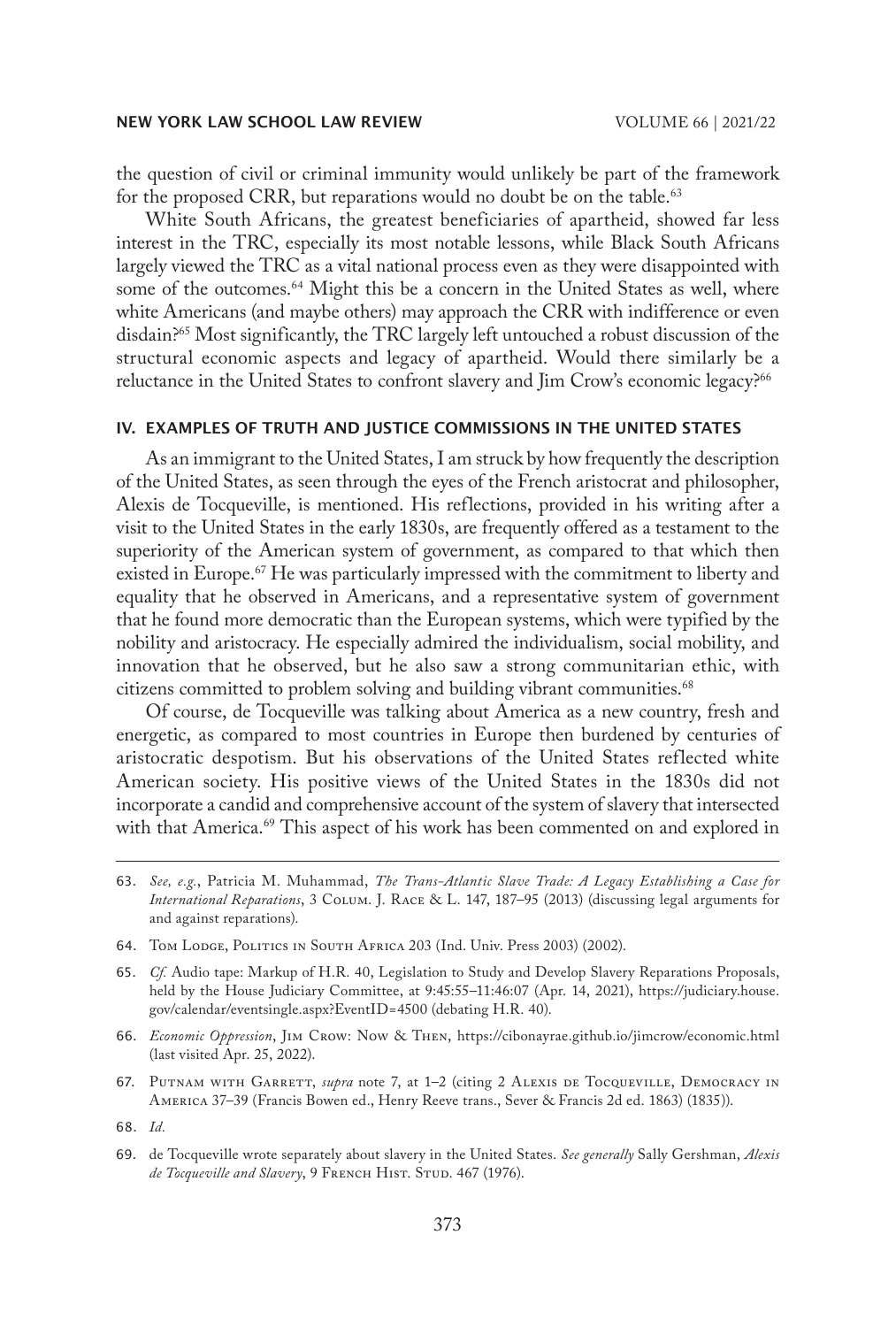greater depth, highlighting the paradox that has haunted this country since its formation, namely, an admirable system of democracy undergirded by a repugnant system of slavery.70

This is also the paradox that plagues America's founding documents, including the Declaration of Independence<sup>71</sup> and the U.S. Constitution. The Preamble to the Constitution is especially hopeful:

We the People of the United States, in Order to form a more perfect Union, establish Justice, insure domestic Tranquility, provide for the common defence, promote the general Welfare, and secure the Blessings of Liberty to ourselves and our Posterity, do ordain and establish this Constitution for the United States of America.72

And yet the Preamble (in addition to the various amendments that incorporate equal protection, due process, and other civil rights)<sup>73</sup> provides the appropriate aspirational touchstone by which to consider a CRR. A commitment to a reconsideration of the institutional racial problems that mar the "more perfect Union" at this historical juncture would establish a compelling moral narrative—and it might even alter political behavior and revive faith in this country's institutions, as well as its laws and legal processes.<sup>74</sup>

But to reach such goals requires a bridge that is forward-looking and a commitment to interrogate the past, looking backwards as it were, as to how the United States arrived at this inflection point. This means confronting not just the atrocities committed to sustain white supremacy since the establishment of the republic, $^{75}$  but also examining the systemic racism that appears embedded in institutions, processes, and culture. Over the decades, the United States has attempted to come to grips with

- 73. *Id.* amends. XIII, XIV, XV.
- 74. *See generally Public Trust in Government: 1958–2021*, Pew Rsch. Ctr. (May 17, 2021), https://www. pewresearch.org/politics/2021/05/17/public-trust-in-government-1958-2021/.
- 75. Although this paper focuses on racism against those who were enslaved in the United States, white supremacy has been firmly planted on American soil since the arrival of the first settlers. Scorr L. Malcomson, One Drop of Blood 36 (2000) (writing that white settlers believed Native Americans were destined for servitude and labor).

In addition to slavery, the litany of American massacres and other activities constituting gross violations of human rights are numerous and have been extensively recorded. They include acts of racial terror like lynching, and they comprise riots and massacres of Black people carried out by white mobs, including in Colfax, Louisiana, in 1873; Wilmington, North Carolina, in 1898; Atlanta, Georgia, in 1906; Elaine, Arkansas, in 1919; Tulsa, Oklahoma, in 1921; and Rosewood, Florida, in 1923. Jordan C. Burke, White Discipline, Black Rebellion: A History of American Race Riots from Emancipation to the War on Drugs (Nov. 2, 2000) (Ph.D. dissertation, University of New Hampshire).

Some of these massacres have been investigated at various levels and through official and unofficial mechanisms, which have resulted in reports and recommendations for further action, including redress and reparations. Monica C. Bell et al., *Investing in Alternatives: Three Logics of Criminal System Replacement*, 11 U.C. Irvine L. Rev. 1291, 1319 (2021).

<sup>70.</sup> *E.g.*, Richard W. Resh, *Alexis [d]e Tocqueville and the Negro:* Democracy in America *Reconsidered*, 48 J. Negro Hist. 251 (1963).

<sup>71.</sup> The Declaration of Independence pmbl. (U.S. 1776).

<sup>72.</sup> U.S. Const. pmbl.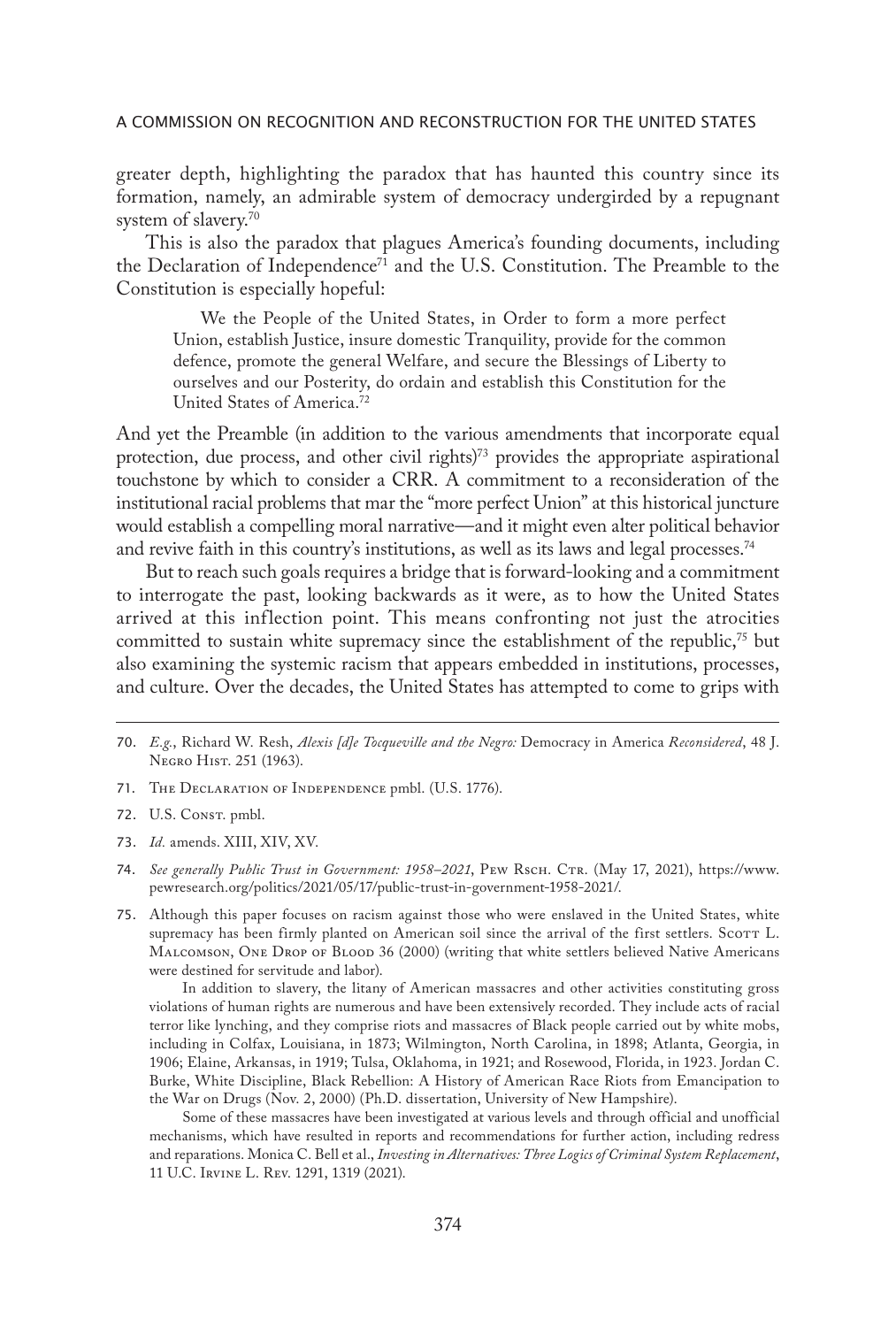the legacies of slavery and institutionalized racial subordination, but with some reticence. These attempts have almost always been met with resistance, both official and unofficial.76

Two significant and relatively successful efforts at redress stand out, namely, reparations for the internment of Japanese Americans during World War II77 and the 1999 settlement for Black farmers who were illegally deprived of their land.78 The U.S. government paid \$20,000 per person to those Japanese Americans (or their next of kin) who were interned during the war.<sup>79</sup> The 1999 settlement stemmed from a class action lawsuit; billions of dollars were paid to Black farmers as compensation for racial discrimination between 1981 and 1996, through the allocation of farm loans and other forms of financial assistance by the U.S. Department of Agriculture.<sup>80</sup>

There are also several ongoing, university-led investigations into the involvement of prominent American colleges and universities in the Atlantic slave trade, including Brown, the College of William & Mary, Georgetown, Harvard, Princeton, and the University of Virginia.<sup>81</sup> In 2015, for example, the president of Georgetown University initiated a comprehensive effort to make amends for Georgetown's role in the sale of

78. Pigford v. Glickman, 185 F.R.D. 82, 111–13 (D.D.C. 1999), *aff 'd*, 206 F.3d 1212 (D.C. Cir. 2000), *enforcement denied sub nom.* Pigford v. Schafer, 536 F. Supp. 2d 1 (D.D.C. 2008). Congress more recently passed legislation providing for debt relief payments for socially disadvantaged farmers and ranchers, but their issuance has been preliminarily enjoined pending litigation. American Rescue Plan Act of 2021, Pub. L. No. 117-2, § 1005, 135 Stat. 4, 12–13 (2021); U.S. Dep't of Agric., *American Rescue Plan Act Section 1005 Litigation FAQs*, Farmers.gov, https://www.farmers.gov/loans/american-rescue-plan/litigationupdate (last visited Apr. 9, 2022); Emma Hurt, *The USDA Is Set to Give Black Farmers Debt Relief. They've Heard That One Before*, NPR (June 4, 2021), https://www.npr.org/2021/06/04/1003313657/the-usda-isset-to-give-black-farmers-debt-relief-theyve-heard-that-one-before.

81. See Scholars' Lab, Univ. of Va., Universities Studying Slavery, PRESIDENT's COMM'N ON SLAVERY & Univ. (Mar. 18, 2016), https://slavery.virginia.edu/universities-studying-slavery/ (listing more than seventy-five institutions with commitments to the "research, acknowledgment, and atonement" of slavery); Charles T. Clotfelter et al., *Public Universities, Equal Opportunity, and the Legacy of Jim Crow: Evidence from North Carolina* 2–39 (Nat'l Bureau of Econ. Rsch., Working Paper No. 21577, 2015).

<sup>76.</sup> *E.g.*, Taylor v. Northam, 862 S.E.2d 458 (Va. 2021), *cert. denied Sub. nom.* Heltzel v. Youngkin, 142 S. Ct. 1416 (2022).

<sup>77.</sup> See generally ERIC K. YAMAMOTO ET AL., RACE, RIGHTS AND REPARATION (2d ed. 2013).

<sup>79.</sup> **YAMAMOTO ET AL.**, *supra* note 77, at 390.

<sup>80.</sup> *Pigford*, 185 F.R.D. at 111–13; *see also* Valerie Grim, *Between Forty Acres and a Class Action Lawsuit: Black Farmers, Civil Rights, and Protest Against the U.S. Department of Agriculture, 1997–2010*, *in* Beyond Forty Acres and A Mule 271–96 (Debra A. Reid & Evan P. Bennett eds., 2012). In recent decades, truth and reconciliation commissions have also been established in the United States, for example, in response to the Rosewood Massacre of 1923 in Florida's Levy County, to confront the Boston school busing violence of the 1970s, and to fight for civil rights in Mississippi and against the violent reaction to that struggle from 1945 to 1975. *See* Sandra Johnson Witt, The Rosewood Massacre Report: Rosewood and the Racial Violence of January 1923 (2002); Chris Gallagher et al., Union of Minority Neighborhoods, Can We Talk About Equity, Access, and Excellence?: Connecting Our History to Our Future (2012); Ronald Story & Bruce Laurie, The Rise of Conservatism in America 1945–2000, at 93–95 (2008).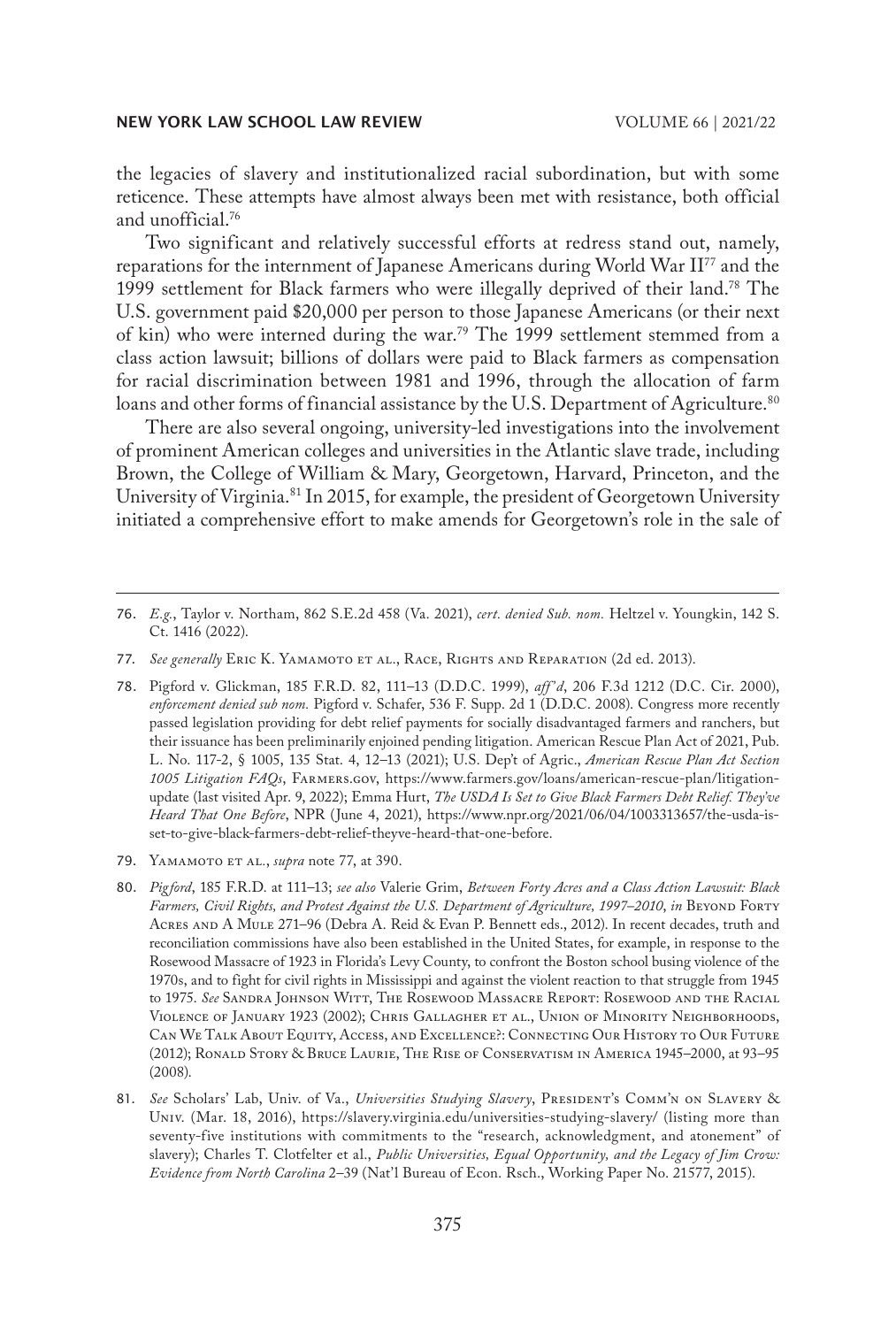272 slaves in  $1838^{82}$  He committed the university to a range of options to address the legacy of slavery, racism, and segregation in the United States generally, and at Georgetown in particular. One step taken was the removal from two buildings of the names of two nineteenth-century university presidents, both of whom had played an advisory role in the sale of slaves owned by the Jesuit order.<sup>83</sup>

Georgetown also set up a working group of administrators, faculty, students, and alumni to explore questions on "slavery, memory, and reconciliation," which issued its report on the university's history with slavery and with recommendations to the university president in 2016.<sup>84</sup> Recommendations in the report included an apology to the descendants of the sold slaves; the further renaming of buildings; memorializing Georgetown University's role in the slave trade, including in its research, and teaching and engaging the entire university in projects of diversity and inclusion.<sup>85</sup> The report also recommended that the university "grant the descendants of those owned by the Maryland Province an advantage in the admissions process," and "increase financial assistance . . . to eligible descendants of the Maryland Jesuit slaves."86

Over the past several decades, some cities including Chicago, Detroit, and Los Angeles, have also established truth and/or reparations commissions<sup>87</sup> and have

85. *Id.* at 35–41*.*

<sup>82.</sup> One result of this effort was the creation of the Georgetown Slavery Archive, "a repository of materials relating to the Maryland Jesuits, Georgetown University, and slavery." Geo. Slavery Archive, http:// slaveryarchive.georgetown.edu/ (last visited Apr. 25, 2022).

<sup>83.</sup> John J. DeGioia, *An Update Regarding Mulledy Hall and McSherry Hall*, Geo. Univ., https://president. georgetown.edu/update-on-slavery-memory-and-reconciliation-november-2015/ (last visited Apr. 25, 2022). The buildings were temporarily renamed Freedom Hall and Remembrance Hall. *Id.* Freedom Hall was later permanently renamed Isaac Hall, honoring the first listed enslaved person of the 1838 sale; Remembrance Hall was later permanently renamed Anne Marie Becraft Hall, honoring "a free woman of color who founded a school for [B]lack girls in the neighborhood of Georgetown in 1827." John J. DeGioia, *Next Steps on Slavery, Memory, and Reconciliation at Georgetown*, Geo. Univ., https:// president.georgetown.edu/slavery-memory-reconciliation-september-2016/ (last visited Apr. 25, 2022).

<sup>84.</sup> *See* David Collins et al., Report of the Working Group on Slavery, Memory, and RECONCILIATION TO THE PRESIDENT OF GEORGETOWN UNIVERSITY 3 (2016).

<sup>86.</sup> *Id.* at 22; *see also* Rachel L. Swarns, *Georgetown Confronts Its Role in Nation's Slave Trade*, N.Y. Times, Apr. 17, 2016, at A1 ("[E]nslaved African-Americans had belonged to the nation's most prominent Jesuit priests. And they were sold . . . to help secure the future of the premier Catholic institution of higher learning at the time, known today as Georgetown University.").

<sup>87.</sup> *See* David Whitaker, Legis. Pol'y Div., City of Detroit City Council, Models for Structure of Detroit Reparations Task Force (2022) (reporting on the structure of eleven "reparations communities" as models for Detroit's Reparations Task Force, the creation of which voters approved by ballot proposal in November 2021); Giulia Heyward, *Interest Grows in Making Reparations to Black Residents at Local Level*, N.Y. Times, Sept. 26, 2021, at A13; *Mayors Organized for Reparations and Equity*, More Mayors, https://moremayors.org/mayors (last visited Apr. 25, 2022).

States have also proposed reparations but with little success. *See* Piper Hudspeth Blackburn, *Despite Racial Reckoning, State Efforts Stall on Reparations*, AP News (Apr. 25, 2020), https://apnews.com/article/ race-and-ethnicity-legislature-legislation-coronavirus-pandemic-california-dddb07baefbbc0a3f3484b7b7 ee9cdf0; CAL. Gov't Code §§ 8301-8301.5, 8301.7 (Deering, LEXIS through Ch. 14 of 2022 Reg. Sess) (establishing the Task Force to Study and Develop Reparation Proposals for African Americans).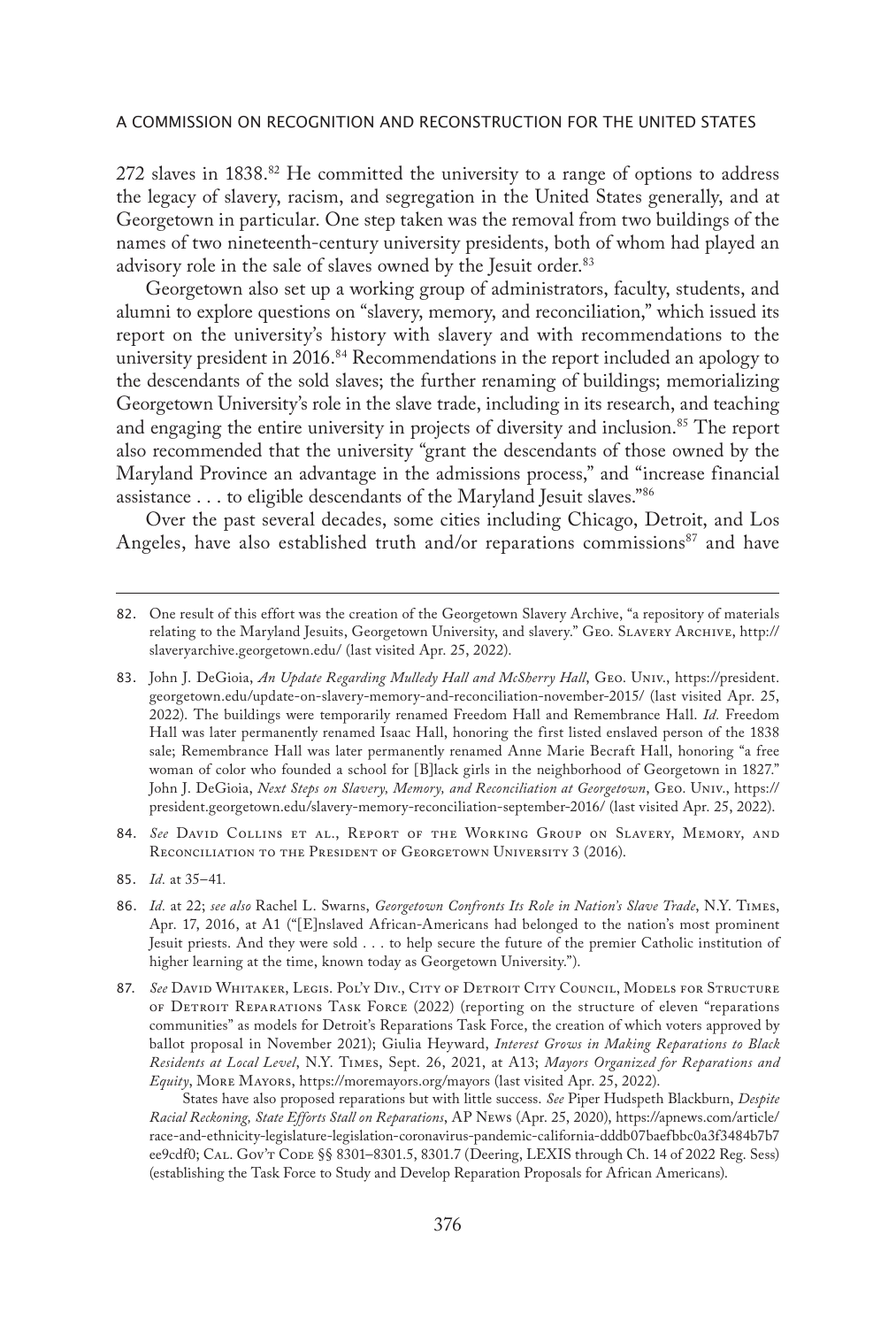allocated money to racial justice funds.88 Leaders in Asheville, North Carolina, have taken a historic step to repair centuries of racial prejudice by unanimously voting to provide reparations.<sup>89</sup> Recently, the Asheville City Council voted 7-0 on a resolution that formally apologized to its Black residents for the city's role in slavery, discriminatory housing practices, and other racist policies throughout its history.<sup>90</sup> Some cities have also adopted laws that require companies seeking to do business with the city to disclose any profits that they may have received from slavery.<sup>91</sup> District attorneys in Boston, Philadelphia, and San Francisco, are also creating commissions intended to review the often fractured relationships between law enforcement and communities—many primarily comprised of people of color.<sup>92</sup>

The atrocities committed to bolster white supremacy have left an indelible mark on the communities affected and beyond.

Americans tend to think of lawless nations in Africa and Eastern Europe when the discussion turns to mass murder and crimes against humanity. But a commission created by the Oklahoma Legislature spent the late 1990's searching for mass graves in and around Tulsa. The missing dead—who could number as many as 300—were shot, burned, lynched or tied to cars and dragged to death during the Tulsa Race Riot of 1921. This was a nightmarish disturbance in which an army of white Tulsans reduced to ashes 35 square blocks of what was then the most affluent [B]lack community in the United States.<sup>93</sup>

Not reckoning with these atrocities may suggest a level of impunity that Americans more typically associate with societies considered undemocratic or authoritarian, as

- 88. *See* Kevin E. Jason, *Dismantling the Pillars of White Supremacy: Obstacles in Eliminating Disparities and Achieving Racial Justice*, 23 CUNY L. Rev. 139, 160–95 (2020) (discussing New York City's investment in racial justice advocacy programs); Kelli L. Cover, Comment, *Baltimore City Schools Need Many Things—A Personal Police Force Is Not One of Them*, 48 U. Balt. L.F. 69, 76, 89, 92 (2018) (highlighting Baltimore's use of grants to reduce racial disparities in schools).
- 89. Res. 20-128, 2020 City Council of the City of Asheville, Regular Meeting (N.C. 2020) (on file with the *New York Law School Law Review*).
- 90. *Id.*; City of Asheville, *City Council Meeting*, YouTube (July 14, 2020), https://www.youtube.com/ watch?v=NRDzVFY2g1k.
- 91. *E.g.*, Chi., IL., Business, Corporate and Slavery Era Insurance Ordinance § 2-92-585 (2002).

Each contractor with whom the city enters into a contract, whether subject to competitive bid or not, must complete an affidavit verifying that the contractor has searched any and all records of the company or any predecessor company regarding records of investments or profits from slavery or slaveholder insurance policies during the slavery era. The names of any slaves or slaveholders described in those records must be disclosed in the affidavit. The chief procurement officer shall make the information available to the public and provide an annual report to the city council.

- *Id.*
- 92. *WBUR's Morning Edition: Boston Creates Truth, Justice and Reconciliation Commission* (WBUR radio broadcast June 30, 2020); *see also* Ximena Conde, *Krasner Launches Truth and Reconciliation Panel Inspired by Post-Apartheid South Africa's Efforts*, WHYY (July 1, 2020), https://whyy.org/articles/ krasner-launches-truth-and-reconciliation-panel-inspired-by-post-apartheid-south-africas-efforts/.
- 93. Brent Staples, *Editorial Observer; Coming to Grips with the Unthinkable in Tulsa*, N.Y. Times, Mar. 16, 2003 (§ 4), at 12.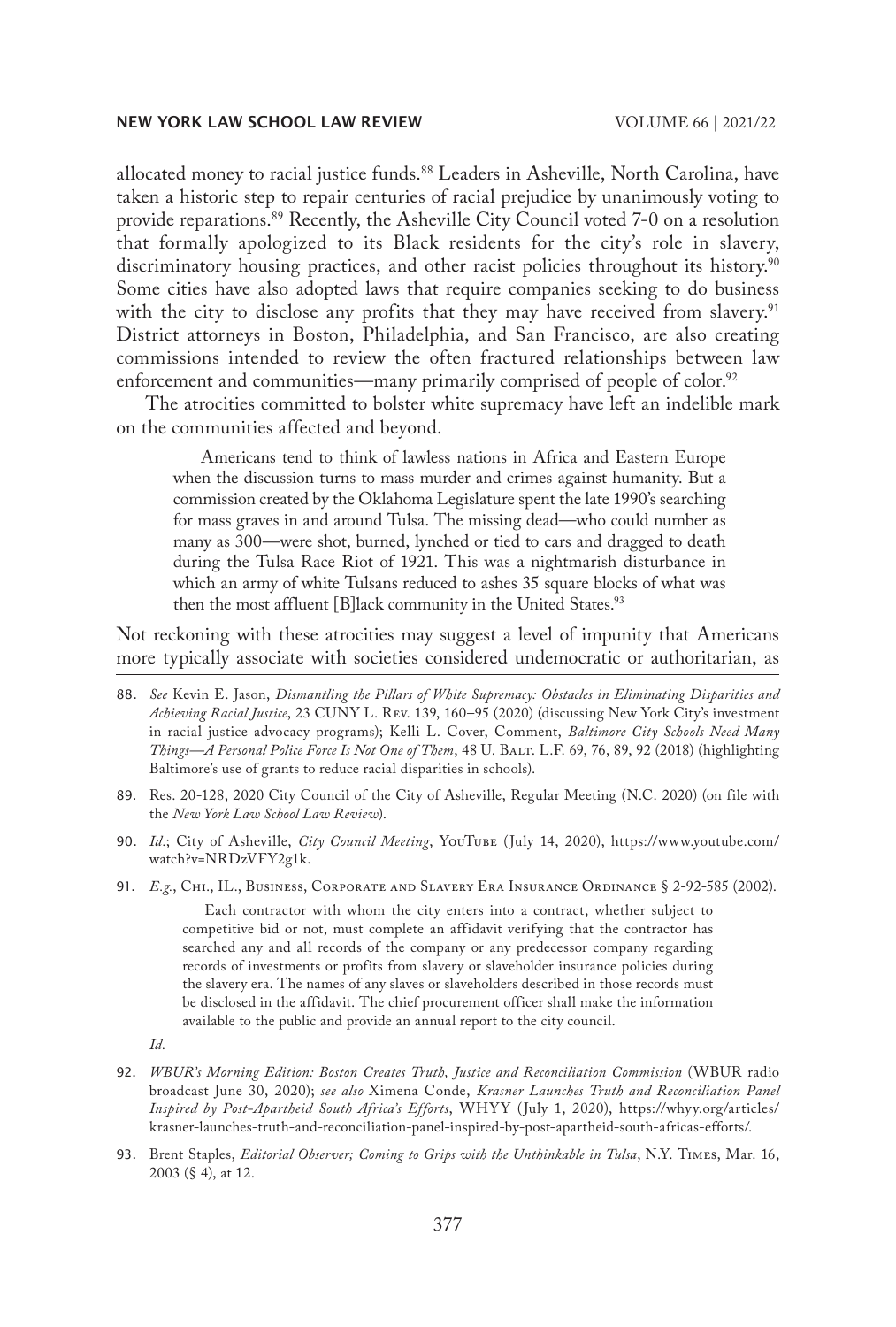noted above. The challenge is to confront them to move forward, but to do so in a spirit of deliberation and not blame and defensiveness. Three truth commissions conducted in the United States in the light of racial transgressions, and their outcomes, are worth highlighting to illustrate the possibilities generated by these kinds of processes.

*The Greensboro Massacre.* The Greensboro Truth and Reconciliation Commission was established in 2004 to consider the 1979 murders of five protestors, Black and white, by a group of Ku Klux Klan and American Nazi Party members<sup>94</sup> who were later acquitted of criminal charges by all-white juries in both state and federal court.<sup>95</sup> Seven commissioners were appointed to investigate the incident through research and the collection of statements from individuals and public hearings. A comprehensive report containing five areas of recommendation was issued in May 2006.96 Recommendations under the first area (acknowledgement) included formal recognition and a proclamation by the City of Greensboro; a public or private apology; restitution which could include monetary contributions and a public monument; the hosting of community forums to discuss the report; and a healing workshop or retreat for those affected by the massacre, including children of both the victims and the perpetrators of the tragedy.<sup>97</sup>

*The Wilmington Massacre.* A thriving African American community in the town of Wilmington, North Carolina, was destroyed in 1898 in a rampage of violence and destruction driven by a fierce commitment to white supremacy.<sup>98</sup> In response to a well-run and racially integrated city government, the white mob (all Democrats) wanted to crush Black electoral power and destroy the economic strength and stability of the Black community.<sup>99</sup> The violence and destruction led to the deaths of dozens of Black American citizens and resulted in droves of Black flight from the

- 94. Sally Avery Bermanzohn, *A Massacre Survivor Reflects on the Greensboro Truth and Reconciliation Commission*, 97 Radical Hist. Rev. 102, 103–05 (2007); Lisa Magarrell & Joya Wesley, Learning FROM GREENSBORO 3-4 (2008).
- 95. Rebecca Boger et al., *The Greensboro Massacre*, *Highlights and Exhibits*, UNC Greensboro Univ. Librs., http://libcdm1.uncg.edu/cdm/essay1979/collection/CivilRights (last visited Apr. 25, 2022). Subsequently, several Ku Klux Klan and American Nazi Party members were found liable under federal civil wrongful death claims. *Id.*; MAGARRELL & WESLEY, *supra* note 94, at 9.
- 96. Cynthia Brown et al., Greensboro Truth & Reconciliation Comm'n, Greensboro Truth and Reconciliation Commission Report Executive Summary 28 (2006). The five areas of recommendation contained in the report were as follows: (1) acknowledgement; (2) institutional reform (including anti-racism training for county and city government employees); (3) criminal justice and civil remedies (such as criminal or civil proceedings against city agents related to alleged police corruption); (4) citizen transformation/engagement (involving institutional and individual commitments to anti-racism and diversity education programs, among other things); and (5) the way forward (calling on local institutions, community organizations, and religious leaders to collectively implement the report's recommendations)*. Id.* at 28–30.
- 97. *Id.* at 29–39.
- 98. John DeSantis, *Wilmington, N.C., Revisits a Bloody 1898 Day and Reflects*, N.Y. Times (June 4, 2006), https://www.nytimes.com/2006/06/04/us/04wilmington.html.
- 99. *See* Janet F. Davidson, Cape Fear Museum of Hist. & Sci., The 1898 White Supremacist Campaign and Massacre, A Brief Narrative 1–2 (2020). The events have been described as "the only successful coup d'état in the history of the United States and a story of racial terror largely obscured from the annals of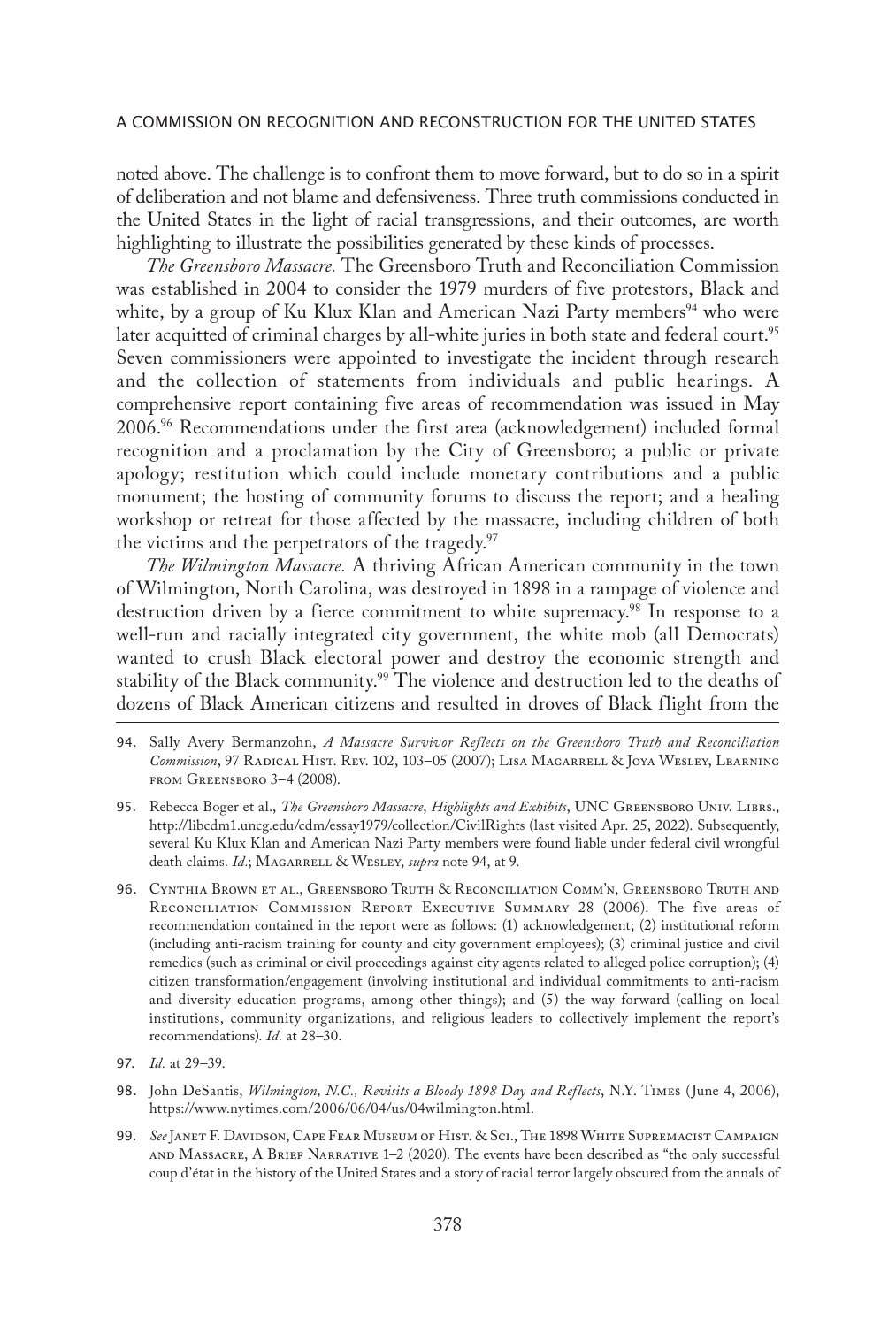city.100 In addition to the drastic depletion of its Black American population, Wilmington would not have another Black elected official for almost a century.<sup>101</sup>

In 2000, North Carolina established the 1898 Wilmington Race Riot Commission to create a historical record and assess the impact of the riot on the lives and livelihoods of Black Americans.102 In drafting its 2006 report, the Commission held public hearings and examined research and scholarship.<sup>103</sup> The report stated its purpose clearly: "to repair the moral, economic, civic and political damage wrought by the violence and discrimination [of 1898]."<sup>104</sup> It also recommended an acknowledgement that the democratic process had failed in Wilmington, and that the massacre was the result of a conspiracy orchestrated by a well-organized and determined "white elite."105

The report further recommended the creation of a commission "to examine the broader impact of slavery, Jim Crow, and discrimination on the lives of African Americans."106 Regarding economic redevelopment, the report called for "judicial redress to compensate heirs of victims who can prove loss [of] and relationship to [the 1898] victims," business incentives to "develop[] . . . areas impacted by the Wilmington Race Riot," and mechanisms to "[i]ncrease minority home ownership in [those] impacted areas."107

*The Tulsa Riots.* On May 31 and June 1, 1921, after a Black man was arrested in Tulsa, Oklahoma, for allegedly assaulting a white woman, rumors spread that he would be lynched.<sup>108</sup> Thousands of people gathered at the local courthouse.<sup>109</sup> Angered by this display of solidarity, a mob of armed white men, aided and abetted by local officials, went to the Black neighborhood of Greenwood and, in addition to killing dozens of people, looted, burned, and destroyed the entire community.110 In

American history." Aaron Randle, *America's Only Successful Coup d'Etat Overthrew a Biracial Government in 1898*, Hist. Stories (Oct. 7, 2020), https://www.history.com/news/wilmington-massacre-1898-coup.

101. *Id.*

103. *Id.* at 11–15.

- 104. 1898 Wilmington Race Riot Report, *supra* note 102.
- 105. *Id.* Another recommendation included the establishment of "a Restructuring [and] Development Authority . . . to supervise implementation of a strategic vision . . . [to be] supported by federal, state, and local governments, as well as media and businesses, especially those which benefited from the consequences of 1898." *Id.*

106. *Id.*

107. *Id.*

- 108. *See Tulsa Race Massacre*, Okla. Hist. Soc'y, https://www.okhistory.org/publications/enc/entry. php?entry=TU013 (last visited Apr. 25, 2022).
- 109. Hum. Rts. Watch, The Case for Reparations in Tulsa, Oklahoma: A Human Rights Argument 5 (2020) [hereinafter The Case for Reparations].
- 110. *See* Scott Ellsworth, Death in a Promised Land 6–7 (1982); Alfred L. Brophy, Reconstructing the Dreamland 33–39 (2002).

<sup>100.</sup> Randle, *supra* note 99.

<sup>102.</sup> LeRae Umfleet, *Introduction* to 1898 Wilmington Race Riot Report 11 (2006).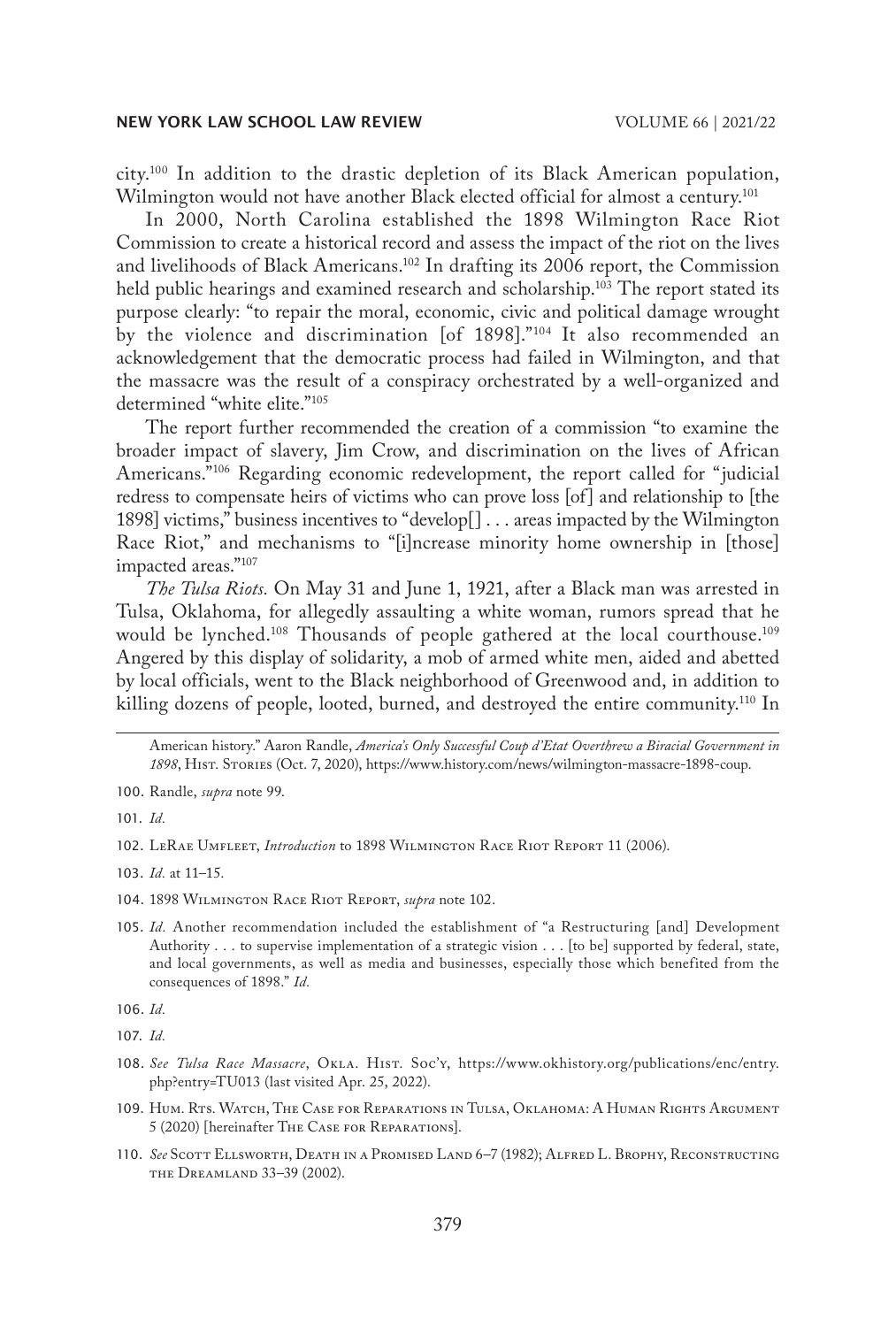1997, just over seventy-five years later, the Oklahoma Commission to Study the Tulsa Race Riot of 1921 (the "Oklahoma Commission") was created to examine the events and provide a historical account.<sup>111</sup> The Oklahoma Commission's work was divided into five categories encompassing education, arts and culture, tourism, commemoration, and economic development.<sup>112</sup>

The Oklahoma Commission issued its report on February 21, 2001.113 Several recommendations were made, including direct payment of reparations to survivors and descendants of survivors, scholarship funds to students, establishment of an economic development enterprise zone in the Greenwood district, and a memorial for the reburial of remains.114 In June 2001, the Oklahoma legislature also passed the 1921 Tulsa Race Riot Reconciliation Act, but omitted some of the Commission's recommendations, most notably the provision regarding financial compensation to survivors of the massacre or their descendants.<sup>115</sup>

What might we then learn from these reports and how may they assist a proposed CRR at the national level? Each illustrates ways to approach the legacy of racial injustice and suggests appropriate redress for racial harms. In this respect, U.S. history and its legacy of racial subordination overlap with that of South Africa. As mentioned earlier, the TRC examined the gross violations of human rights committed in the name and in furtherance of apartheid. Similarly, in the United States, the massacres (gross violations of human rights) were performed to further racial animus and racial hatred. But even more profoundly, these massacres were committed to thwart Black self-determination in all of its manifestations, including Black political and economic power.

<sup>111.</sup> Okla. Comm'n to Study the Tulsa Race Riot of 1921, Tulsa Race Riot: A Report by the Oklahoma Commission to Study the Tulsa Race Riot of 1921, at ii (2001). The Oklahoma Commission was renamed the 1921 Tulsa Race Massacre Commission in 2021. *Tulsa 1921 Race Riot Commission Renamed Race Massacre Commission*, 2 News Okla., https://www.kjrh.com/news/local-news/ tulsa-1921-race-riot-commission-to-be-renamed-tulsa-race-massacre-commission (Mar. 19, 2021).

<sup>112.</sup> *Tulsa 1921 Race Riot Commission Renamed Race Massacre Commission*, *supra* note 111.

<sup>113.</sup> *Id.*

<sup>114.</sup> *Id.*; *see* Randy Krehbiel, Tulsa 1921, at 214–19 (2019) (discussing Oklahoma government resistance to the report's recommendations).

<sup>115.</sup> 1921 Tulsa Race Riot Reconciliation Act of 2001, Okla. Stat. tit. 74, § 8000.1 (LEXIS through Ch. 7 of 2022 2d Reg. Sess.). Reasons for omitting the financial compensation provision include the absence of legislative support and the lack of public funds to compensate victims and survivors. The Case for Reparations, *supra* note 109, at 39–40. Again, as argued in Part V, governmental support, especially the commitment of resources, is an important precondition to the success of a body like the CRR. *See id.* Survivors and descendants later sued for reparations (perhaps in light of this statutory omission), but in one example the U.S. Court of Appeals for the Tenth Circuit affirmed dismissal of the case because the statute of limitations had expired. Alexander v. Oklahoma, 382 F.3d 1206, 1220 (10th Cir. 2004). Accordingly, meaningful steps toward repair are ongoing. *See, e.g.*, The Case for Reparations, *supra* note 109, at 61–66; John Hope Franklin Tulsa-Greenwood Race Riot Claims Accountability Act of 2009, H.R. 1843, 111th Cong. (2009) (languishing in Congress since 2009).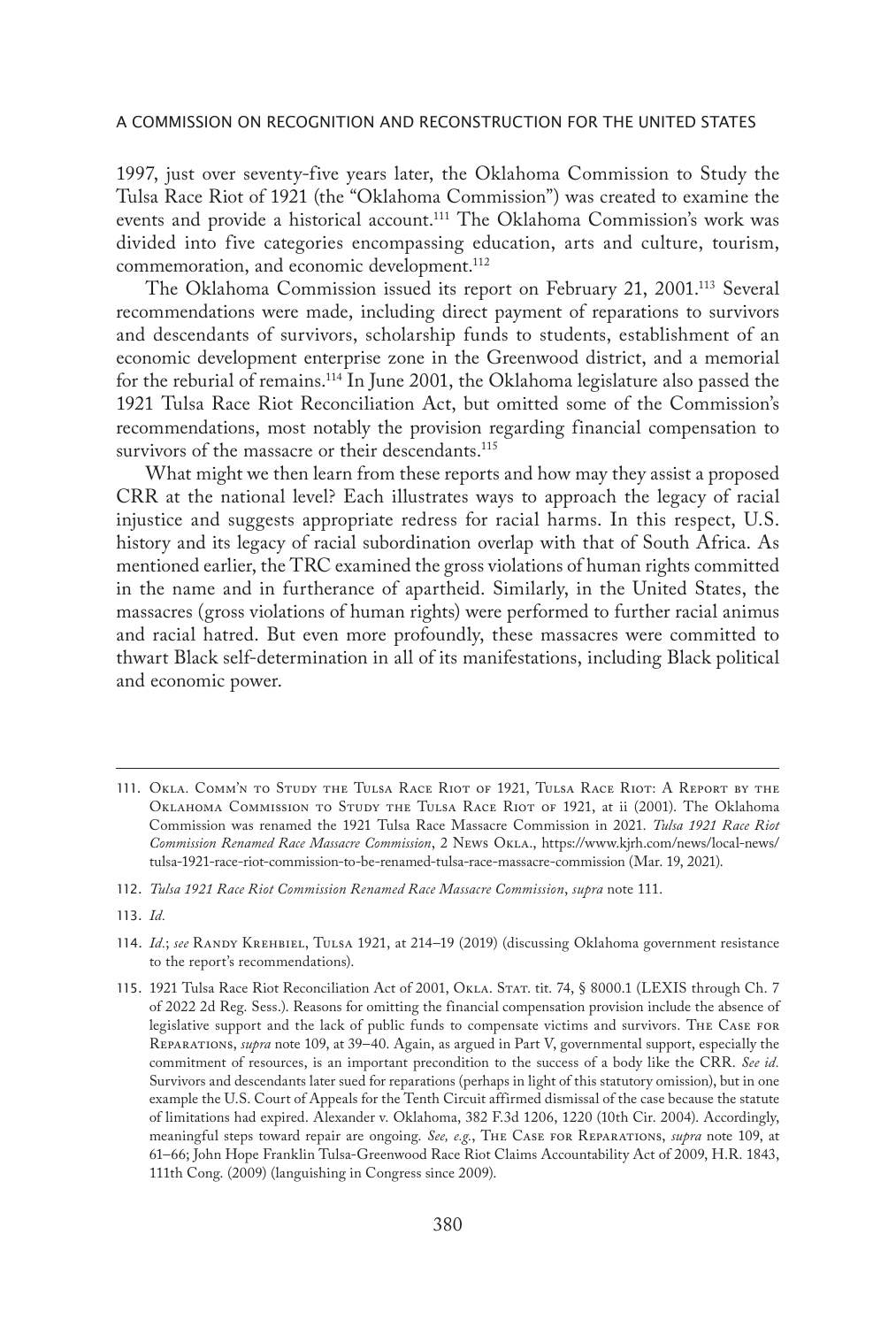# V. CONSIDERATIONS FOR ESTABLISHING THE COMMISSION ON RECOGNITION AND RECONSTRUCTION IN THE UNITED STATES

In considering the values, goals, structure, organization, and timeframe of the proposed CRR, an important consideration is what we would want it to achieve. What are the shared assumptions and values that would undergird the workings of the CRR and provide the basis and focus for its deliberations? What would the structure and legal status of the proposed CRR be? How would members of the CRR be chosen, and based on what criteria? What legal effect would testimony provided to the CRR have, if any? What role would there be for the general public, beyond bearing witness to the hearings? Of course, the most important consideration is the issue of funding and resources, without which the CRR would be unable to achieve anything of consequence.

In imagining the CRR, the following approach might be helpful and productive. First, because of its significance, its structure and process should emanate from an executive order,<sup>116</sup> the imprimatur of the highest governmental authority.<sup>117</sup> Second, its structure should identify clear-cut goals, outcomes, and identifiable tasks assigned to designated individuals or groups, as well as measurable timelines to ensure operational effectiveness and efficiency.118 Third, the underlying or animating values

The issuance of executive orders is considered an inherent aspect of presidential power to "take Care that the Laws be faithfully executed," U.S. CONST. art. II, § 3, but no constitutional or statutory provision expressly authorizes such executive action. VIVIAN S. CHU & TODD GARVEY, CONG. RSCH. SERV., RS20846, EXECUTIVE ORDERS: ISSUANCE, MODIFICATION, AND REVOCATION 2 (2014). Their issuance can therefore be controversial and the legislative and judicial branches of government may seek to handicap such an order's effectivity: Congress, by legislation pursuant to Article I, Section 7, Clause 2; the courts, by ruling that the order exceeds the president's Article II power. *Id.* at 4, 9; *see* Youngstown Sheet & Tube Co. v. Sawyer, 343 U.S. 579, 587–89 (1952) (declaring unconstitutional President Harry S. Truman's executive order allowing the military to commandeer U.S. steel mills); *see also id.* at 635–38 (Jackson, J., concurring) (establishing the framework by which courts analyze the validity of executive action).

- 117. An executive order to establish a body like the CRR might go some way to continuing and contributing to the recognition of racial harms as a consequence of America's history of colonization, slavery, and exclusion, while at the same time addressing the ongoing consequences of such legacy. Structured thoughtfully and resourced adequately, it may also provide the opportunity for a national dialogue on social justice for all Americans.
- 118. The South African TRC designated two groups in its structure: victims (or their descendants); and perpetrators (which could include media, medical, legal, business, and religious institutions). 1 TRUTH & Reconciliation Comm'n, *supra* note 14, at 59–65. This may be a useful designation for the proposed CRR as well. Because one function of the CRR would be educating the American public on racial histories, its duration should be carefully tailored to avoid waning public interest; a time period of

<sup>116.</sup> Past presidents have issued executive orders to establish organizations and committees, including ones tasked with the promotion of racial equality. *See, e.g.*, Exec. Order No. 9981, 13 Fed. Reg. 4313 (July 26, 1948) (creating the President's Committee on Equality of Treatment and Opportunity in the Armed Services); Exec. Order No. 10,730, 22 Fed. Reg. 7628 (Sept. 23, 1957) (desegregating public schools in Little Rock, Arkansas). The Peace Corps was also established through executive order, issued by President John F. Kennedy on March 1, 1961, after he campaigned on the idea six months earlier at the University of Michigan. Exec. Order No. 10,924, 26 Fed. Reg. 1789 (Mar. 1, 1961); Senator John F. Kennedy, Campaign Speech at the University of Michigan (Oct. 14, 1960) (transcript available at *The Founding Moment*, Peace Corps, https://www.peacecorps.gov/about/history/founding-moment/ (last visited Apr. 25, 2022)).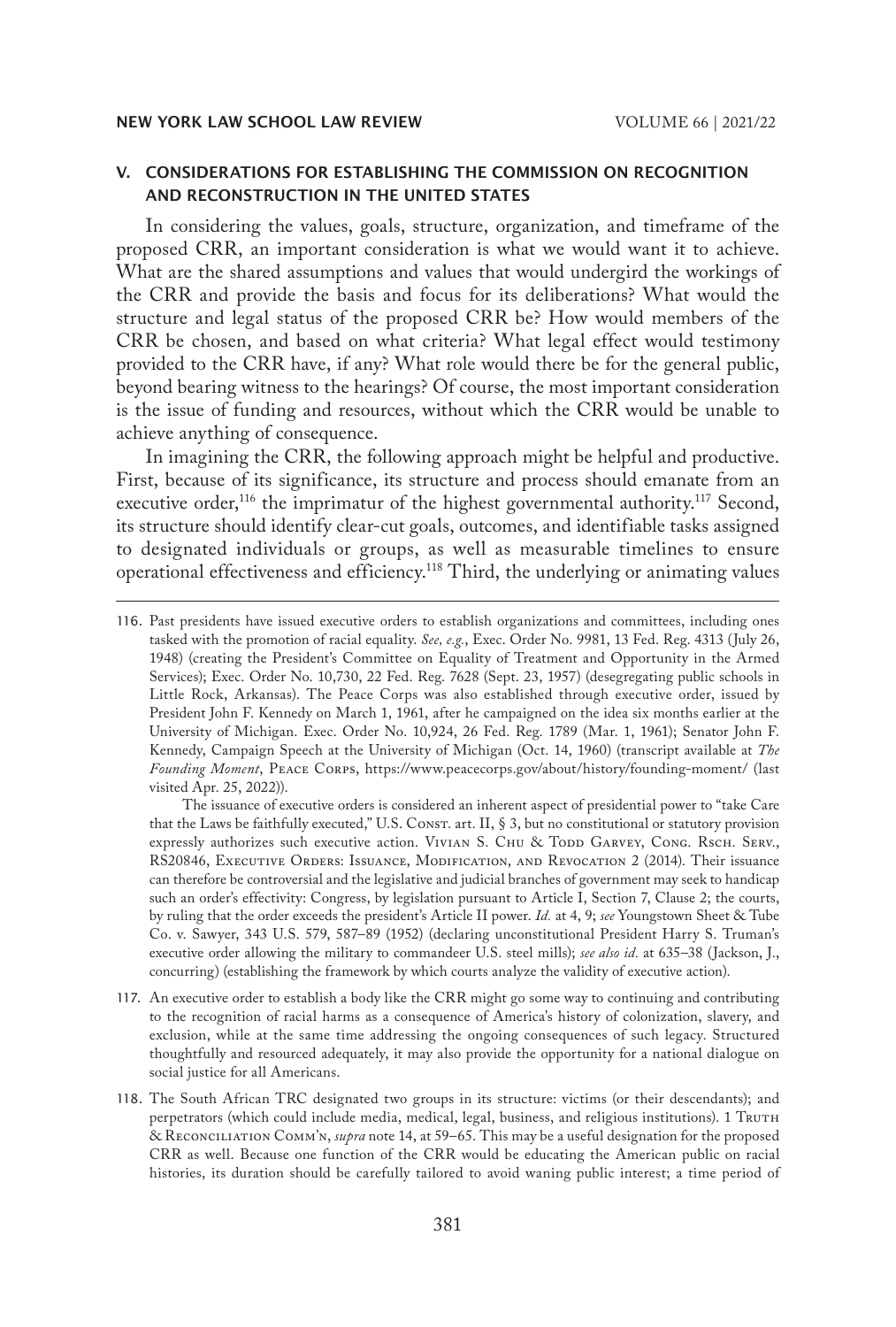of the CRR should be decidedly articulated, and should include truth, accountability, transparency, and inclusion. Fourth, forms of redress, whether reparations, apologies, or some other mechanism, should be considered at the outset.<sup>119</sup>

Fifth, in addition to individual acts of racism and racial animus, accommodation should be made to seriously address institutional mechanisms that reinforce racial and social inequalities, including mechanisms in corporate, medical, and legal communities, and in media, military, and religious institutions. Sixth, the CRR's structure and processes should include forums for personal narratives, whether for purposes of recognition or atonement. A public space for personal testimony is a significant first step in the process of recognition. Seventh, the CCR should issue a final report, and there should be an undertaking by the CRR that its recommendations therein would be considered and pursued across all sectors of American society. Finally, and perhaps most importantly, there should be a clear and initial financial commitment from the federal purse, upon which public and private partnerships can then build, to ensure the success of the CRR and its ultimate recommendations.<sup>120</sup>

# VI. CONCLUSION

The question remains whether the proposed CRR should focus only on gross violations of human rights or also incorporate the mundane regularity of racism. Should the United States adopt what South Africa did by focusing its TRC only on gross violations of human rights? Or should it address the violence of racism illustrated in those gross episodes together with all the ordinary processes and attributes of racism,

I propose that the CRR consider reparations somewhat more creatively—without direct payments to individuals. Reparations should be targeted at improving the structural conditions within communities through educational, cultural, and other programs. In South Africa, where reparations were paid, they were not only inadequate but they also came from state coffers. Ginger Thompson, *South Africa to Pay \$3,900 to Each Family of Apartheid Victims*, N.Y. Times, Apr. 16, 2003, at A7. The CRR should form a public-private partnership between local, state, and federal governments and communities, and the corporate community.

120. In Part II, *supra* pp. 362–69, I indicated that the proposals in this article may seem utopian at this juncture in American history, considering the deep fissures within our society. In addition, the structure of American governance, especially a strong federal system with relatively autonomous states and cities, may preclude a shared vision of how to transcend those fissures. Another impediment deals with the fallout from the COVID-19 pandemic and its impact on American society.

The obstacles to the proposed CRR are many. But the ideas and proposals raised are built on what others have been calling for—and maybe several or some of the proposals highlighted will eventually have legs. These ideas of recognition, reconstruction, reconciliation, and reparation have also already been pursued in various ways across the United States with helpful reports and recommendations. *See* discussion *supra* pp. 373–80. My contribution is an attempt to encourage a coordinated and united effort.

eighteen to twenty-four months should suffice for public hearings, with a six-month period (roughly) for writing a report with recommendations.

<sup>119.</sup> The question of reparations is likely to be the most fraught in the proposed CRR. *Cf. All Things Considered: Recent Polling Data Shows Why Nearly 2/3 of Americans Oppose Cash Reparations* (NPR radio broadcast June 18, 2021). In South Africa, the recommendations for reparations consisted of direct payments to victims or their descendants, and redress in the form of scholarship funds, the building of libraries and monuments, and other resources. 5 Truth & Reconciliation Comm'n, *supra* note 14, at 304–49.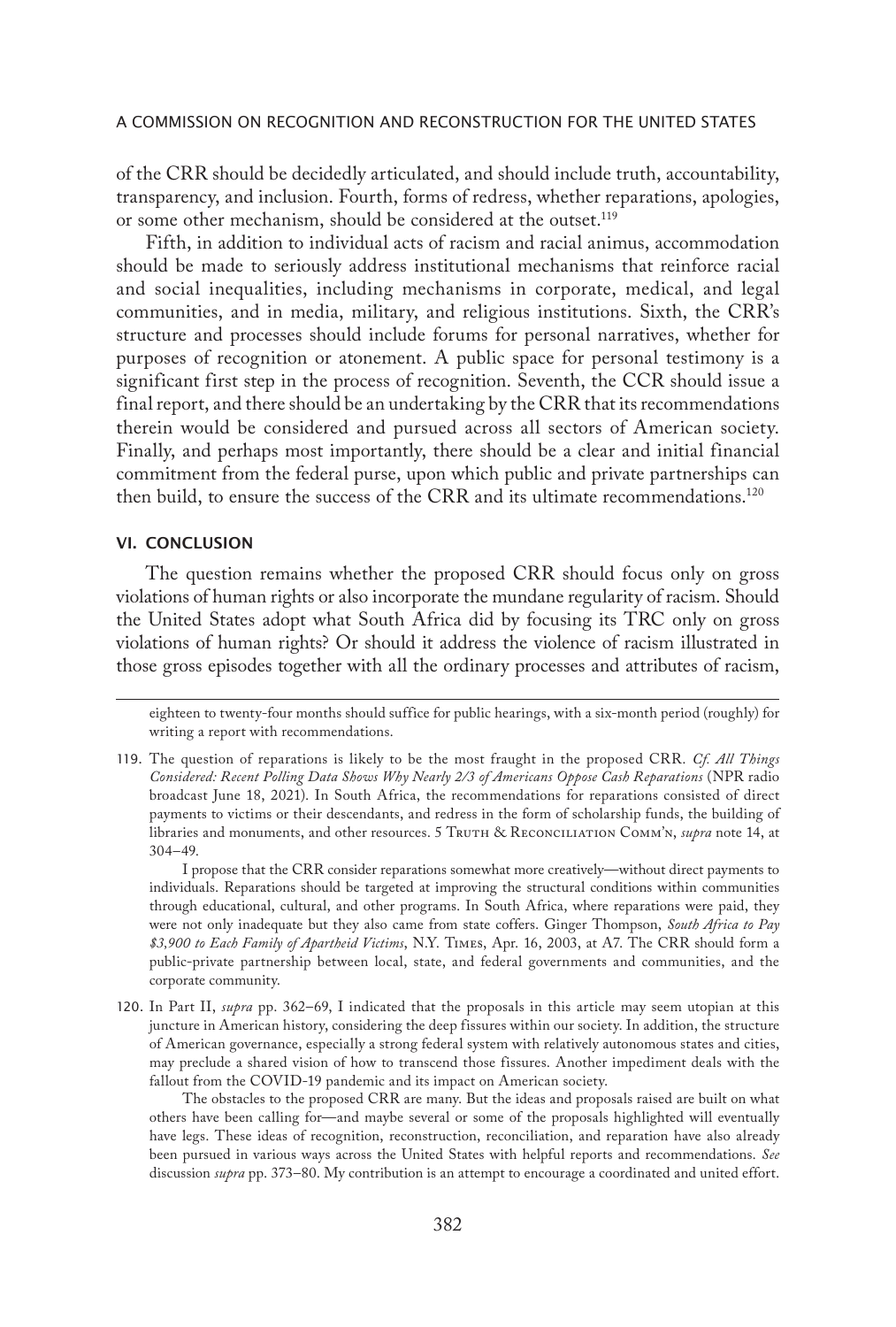including racial bias? I propose that the CRR consider all forms of racism. In other words, the victims or the descendants of the victims who suffered or were killed in the massacres carried out on U.S. soil ought to be able to participate in the  $CRR^{121}$  indeed, the knowledge gained from prior commissions focusing only on specific atrocities prove that such participation would be a useful resource for the CRR. But the structural nature of racial inequality ought to also come under the spotlight.

The United States is somewhat different from South Africa and many other countries that would affect the context and nature of a CRR. Truth commissions that have operated in countries like South Africa have been established because of the violent nature of the conflict in those societies, and they almost always have involved a revolutionary movement pitted against an authoritarian and unrepresentative government.<sup>122</sup> Truth commissions in those contexts have ideally provided some kind of bridge or mechanism to move the country from authoritarianism and violent conflict to peace or representative democracy. Built into the political and legal arrangement was a complete break or discontinuity of the old order.<sup>123</sup> Very often, the break or discontinuity involved compromises or political bargains to cajole prior warring parties to move toward the shared goal of peace and democracy. In those societies where truth commissions were pursued, they signaled both the beginning and the end of particular political processes. The beginning of the process was the idea that a truth commission was needed to move the society from conflict to reconciliation.124 The end of the process was the end of the conflict.

In the United States, post-Civil War and with the exception perhaps of the events of January 6, 2021, there has not existed a traditional conflict in which combatants clearly engaged in an insurgency or revolution. Rather, what exists in America today is a legacy of racial subordination, beginning with genocide (of indigenous people) and then enslavement (of Black people) and then exclusion (in particular, of people of color).125 The CRR could serve many functions, including ones that are cathartic,

- 122. Priscilla B. Hayner, Unspeakable Truths 3–4 (2002).
- 123. Martha Minow, *Do Alternative Justice Mechanisms Deserve Recognition in International Criminal Law?: Truth Commissions, Amnesties, and Complementarity at the International Criminal Court*, 60 Harv. Int'l L.J. 1, 6–7 (2019).
- 124. For example, in South Africa, the perpetrators' testimony for purposes of obtaining amnesty was predicated on linking their human rights violations to a "political objective." *See* Promotion of National Unity and Reconciliation Act 34 of 1995 ch. 4 (S. Afr.).
- 125. *See* S. James Anaya, *The United States Supreme Court and Indigenous Peoples: Still a Long Way to Go Toward a Therapeutic Role*, 24 Seattle U. L. Rev. 229, 230 (2000) (discussing the "slaughter" of indigenous people); GEORGE M. FREDERICKSON, THE ARROGANCE OF RACE 192-93 (1988) (discussing

<sup>121.</sup> The commissions established for Greensboro, Wilmington, and Tulsa allowed victims or their descendants to participate and testify at hearings held by the respective commissions. *E.g.*, *Survivors of 1979 Greensboro Massacre Testify Before Truth and Reconciliation Commission*, Democracy Now! (July 19, 2005), https://www.democracynow.org/2005/7/19/survivors\_of\_1979\_greensboro\_massacre\_testify; The Studies Act of 2000, 2000 N.C. Sess. Laws 138, § 17; *Continuing Injustice: The Centennial of the Tulsa-Greenwood Race Massacre: Hearing Before the Subcomm. on the Const., C.R., & C.L. of the H. Comm. on the Judiciary*, 117th Cong. (2021). The participation of victims or their descendants at a CRR hearing should also be considered. In addition to their merit, such testimonies are often the most compelling.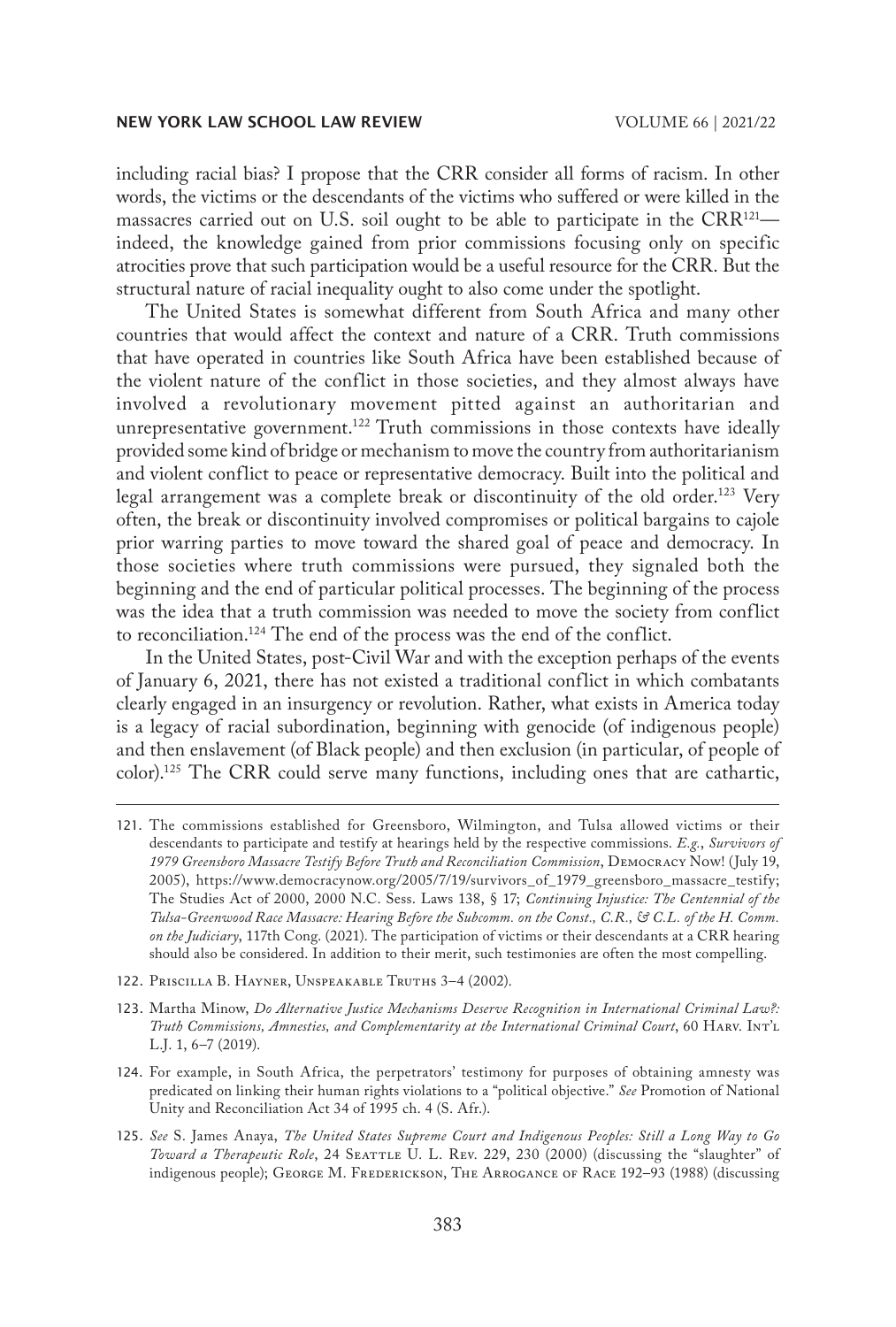ameliorative, educational, and reaffirming, but the ultimate goal would be to reach a societal consensus that is wedded to the principles embodied in the U.S. Constitution and, in particular, the Bill of Rights.

A body like the CRR has the capacity to perform a vital function at this historic moment. The institutional structures and procedures of the federal and state judicial systems make it difficult to effectively uncover racial attitudes and recognize fully the trauma that is a byproduct of historic and institutionalized racism.<sup>126</sup> Relatedly, more than many other democracies, the United States is vigilant about protecting speech—an important right to be sure.<sup>127</sup> Yet racist words can have a devastating impact on the psychological well-being of racial minorities and may even result in trauma to some.128 That is why truth and reconciliation commissions are often seen as more viable options to deal with legacies of racial subordination that impact groups and individuals. As Professor Martha Minow pointed out years ago,

[v]ictims and other witnesses undergo the ordeals of testifying and crossexamination, usually without a simple opportunity to convey directly the narrative of their experiences. . . . If the goals are to gain public acknowledgment for the harms and accounts, as full as possible, of what happened, the trial process is at best an imperfect means.<sup>129</sup>

The CRR would complement the civil rights gains of the past decades while cementing a new societal direction that is clearly committed to the goals of social and racial justice. Its aim would be to reinforce an ethos of accountability, dignity, compassion, and empathy in public life that will undergird the major institutions of American society. These aims are not new and are in fact already being pursued in

the enslavement of Black people in Southern colonies during the seventeenth century); Edward A. Purcell, Jr., *Race and the Law: The Visible and the Invisible*, 66 N.Y.L. Sch. L. Rev. 141 (2021–2022) (discussing the systematic exclusion of Blacks in the United States).

- 126. For example, the adversarial process, in which litigation is the primary vehicle to vindicate rights, has proven ineffective in recognizing claims brought by victims who do not often have "objective" evidence to bolster their claims. *See* Richard Delgado, *Storytelling for Oppositionists and Others: A Plea for Narrative*, 87 Mich. L. Rev. 2411, 2426–29 (1989). *See generally* Patricia J. Williams, The Alchemy of Race and Rights (1991) (expressing dissatisfaction with stare decisis and the decision-making process). Likewise, the intent requirement in discrimination lawsuits is a difficult burden to overcome. *See, e.g.*, Washington v. Davis, 426 U.S. 229, 238–40 (1976) ("[T]he basic equal protection principle [is] that the invidious quality of a law claimed to be racially discriminatory must ultimately be traced to a racially discriminatory purpose."). So too is the notion of state action, which shields private actors from discrimination lawsuits despite the fact that so much racism is embedded in the private realm. *See, e.g.*, Blum v. Yaretsky, 457 U.S. 991, 1002–04 (1982) ("[C]onstitutional standards are invoked only when it can be said that the State is *responsible* for the specific conduct of which the plaintiff complains.").
- 127. Some constitutional democracies have very powerful hate speech provisions. *See, e.g.*, Penelope Andrews et al., *Jail Time for South African Woman Using Racist Slur Sets New Precedent*, Conversation (Mar. 29, 2018) [hereinafter *Jail Time*], https://theconversation.com/jail-time-for-south-african-woman-usingracist-slur-sets-new-precedent-94179; Joseph Magnet, *Hate Propaganda in Canada*, *in* Free Expression 223, 229 (W.J. Waluchow ed., 1994).
- 128. *See* Jeremy Waldron, The Harm in Hate Speech 116 (2012).
- 129. Martha Minow, Between Vengeance and Forgiveness 58 (1998).